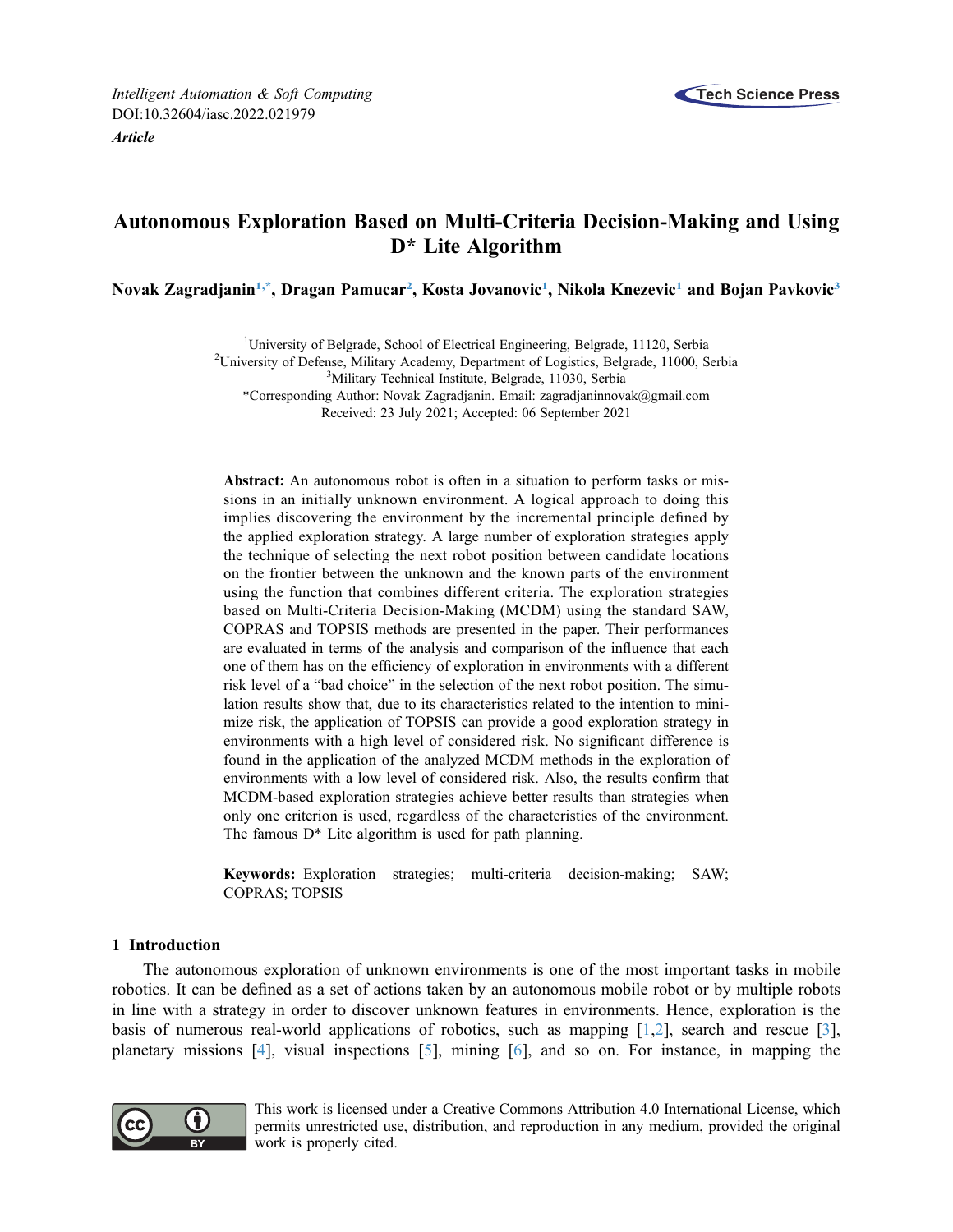features to be explored, there are a free space and obstacles, whereas in search and rescue missions, it can be the areas where the victims of a disaster or fires are located.

Exploration can be broadly classified into two distinct approaches [\[7\]](#page-14-6). The first approach involves a prior knowledge of the environment, based on which off-line algorithms are used to define the exploration strategy. In this approach, the path of the robot is determined in advance (a predefined path). The second approach is applied when the environment is completely unknown or when there is insufficient information to effectively implement an off-line algorithm. In this case, exploration is much more challenging, usually implying taking incremental steps to realize it, where in each step a robot has to choose its next location, move to it and make a new observation of the environment at that particular location. The main problem of this exploration concept is the choice of the next location of the robot. The strategies implemented by this approach are often called Next-Best-View (NBV) exploration strategies. In the exploration strategies, the next location is usually selected among a number of the candidate locations usually placed on the frontiers between the explored free space and the unexplored parts of the environment, evaluating them according to certain criteria [[8](#page-14-7)[,9\]](#page-14-8). Yamauchi [[10\]](#page-14-9) was the first to propose frontier-based approach in exploration. Other techniques may imply that the choice of the next location is made by means of a random method, a human-directed method, and so forth. Each exploration strategy is aimed at ensuring that the environment is explored as quickly as possible. Here, it is important to notice the difference between the terms "exploration" and "coverage", which are often associated with each other. In the case of coverage, the environment map is completely known, and the aim is to generate the path that enables the robot to cover the whole environment with some tools (a sensor, a brush, etc.). Generally speaking, the goal of exploration and coverage can be the same—to search certain items of interest, but the exploration problem is harder to solve, because the robot first has to map an unknown environment.

In this paper, the frontier-based exploration strategies based on Multi-Criteria Decision-Making (MCDM) are presented. Having in mind that MCDM methods are the state of the art methods for the decision-making problems, the motivation of the authors is to discuss their integration with autonomous exploration. So far, MCDM has been applied in the exploration process in order to make an optimal choice of the next robot location. The general characteristics of the MCDM-based exploration strategies are the following: MCDM provides a candidate selection based on the aggregation of the different criteria (which are some-times conflicting) that affect the quality of a decision and enable an easy addition of new criteria. The advantages of the MCDM-based strategies over other approaches in exploration can be found in [[7](#page-14-6),[9](#page-14-8)]. This approach to exploration, however, has not sufficiently been explored given the diversity of MCDM methods and their increasing application in various scientific disciplines. The main contributions and novelties of this paper are that it expands the MCDM base of exploration strategies with three standard MCDM methods—SAW, COPRAS and TOPSIS (which, to the knowledge of the authors, have not been used for this purpose so far). The main idea is to expand the comparison of the MCDM-based exploration strategies to the approach when only one criterion is used and analyze the influence of such different MCDM methods on the efficiency of exploration in environments with a high risk of a bad choice (primarily in terms of an information gain) in the selection of the next robot position. Bearing in mind the fact that the TOPSIS method is based on the idea that the optimal alternative should have the smallest distance (in a geometric sense) from the ideal solution and simultaneously the largest distance from the negative ideal (anti-ideal) solution, the assumption is that this method will have better results than the other considered methods in this situation.

Besides, the powerful D\* Lite algorithm is used to calculate the shortest path to each candidate (one of the criteria in MCDM) in a complex environment with many obstacles and plan the robot path to the selected candidate. In addition to the shortest path from the current robot position to the candidate calculated by the planner, the criteria considered for selecting candidates are an information gain estimated for each candidate, as well as its distance from the base station (or the probability of communication).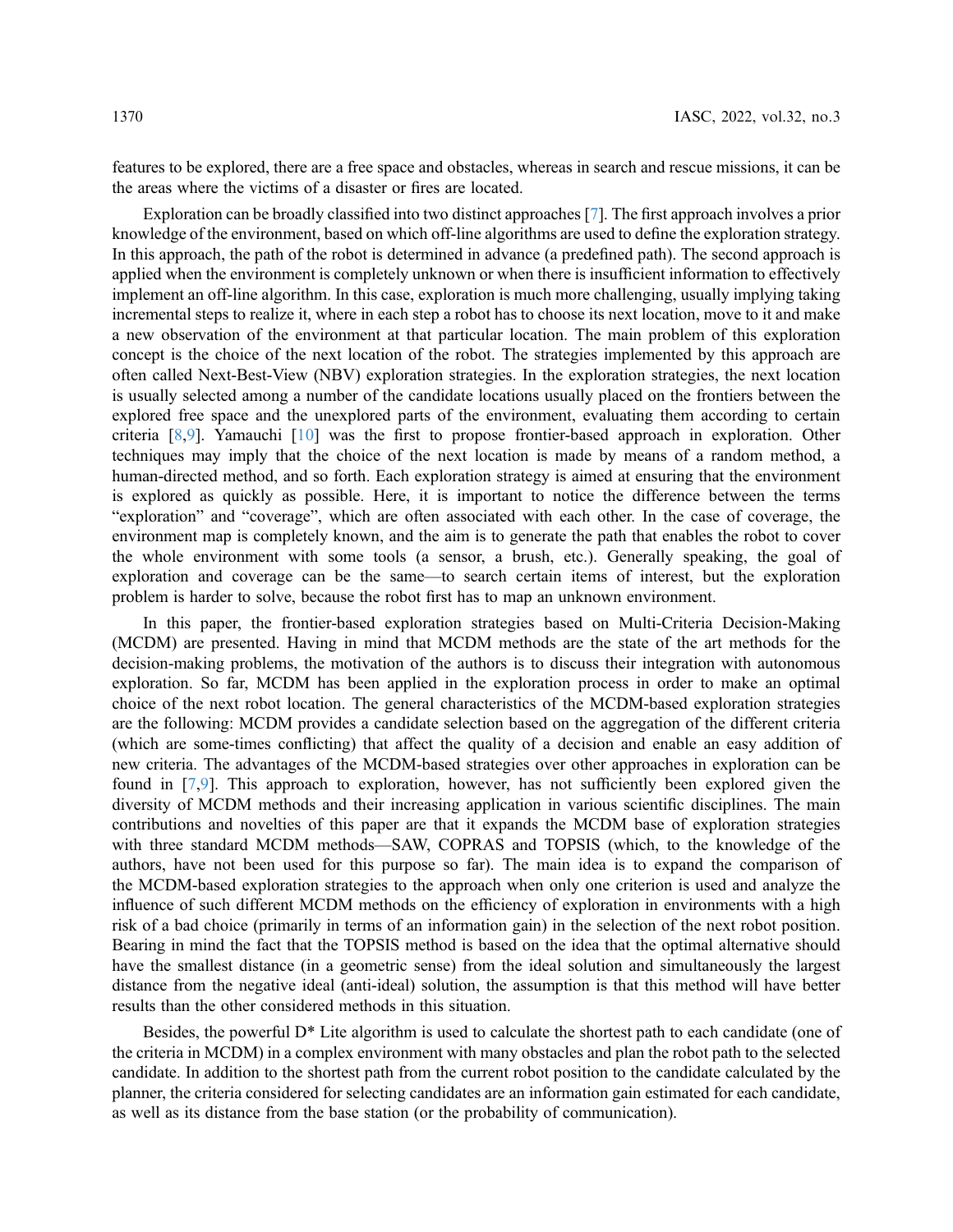The rest of this paper is organized as follows. Section 2 presents an overview of the related work. Section 3 deals with the detection of the frontiers, candidate selection, the D\* Lite algorithm and the implemented MCDM methods. Simulation, evaluation and discussion are given in Section 4. The conclusions are presented in Section 5.

## 2 Related Work

The frontier-based approach is still one of the main directions of the research in autonomous exploration in robotics. In [\[11\]](#page-15-0) the exploration planner combining the local and global approaches to exploration is presented. It is one of the methods for the detailed exploration of large unknown environments, which simultaneously tries to take advantages and minimize the disadvantages of both the local and the global approaches to exploration. An interesting frontier-based autonomous exploration algorithm for aerial robots that shows some improvements which is to be used in search and rescue missions is proposed in [[12](#page-15-1)]. There, a RGB-D cameras are used to sense the environment and an OctoMap is used for expression the obstacle, unknown and free space in the environment. Then, a algorithm for clustering is used to filter the frontiers extracted from the OctoMap and the information-based cost function is applied in order to choose the optimal frontier. Finally, the feasible path is given by the  $A^*$  algorithm and the safe corridor generation algorithm. In [[13](#page-15-2)], a heading-informed frontier-based exploration approach is proposed and tested. Here, an additional rotation cost is added to the utility function for the selection of frontiers, which enables the agent to maintain its orientation during the exploration.

Frontier-based exploration can also successfully be applied to multi-robot systems. In this regard, various unknown environment exploration techniques using autonomous multi-robot teams are proposed. For example, in [[14\]](#page-15-3), the multi-robot frontier exploration uses available information about the scene in the decision process in order to obtain a higher reward of the areas of a certain type and separate robots' trajectories. In [[15\]](#page-15-4), a method for the coordination of the robot team for unknown scenario exploration which may include moving obstacles is presented. This method is based on the separation of the map into zones, so that each robot explores a different zone. In [\[16](#page-15-5)], a total of five multi-robot frontier-based exploration strategies were applied to test how the efficiency of an exploration strategy depends on the environment where it is tested in.

To evaluate the candidate r in order to select the next robot position in frontier-based exploration strategies, different criteria are proposed in the literature. The following criteria are most commonly used [[8](#page-14-7),[9](#page-14-8)]:

- $-L(r)$ , the minimum length of a collision free path or the minimum path cost from the current robot position to  $r$  usually calculated by using a path planner,
- $-A(r)$ , the expected information gain obtained by simulating the robot's perception from the location r; it is calculated or estimated based on the size of the unexplored area that would be explored from that location, given the current status of the occupancy grid map and the robot's sensing range,
- $-P(r)$ , the probability that the robot, if it arrives at the location r, will be able to communicate with the base station and send the collected data; this probability generally directly depends on the Euclidean distance of r from the base station.

There are various approaches using one of the above-mentioned criteria or a larger number of them in the form of the function that uniquely describes each candidate r.

<span id="page-2-0"></span>In [[17\]](#page-15-6),  $L(r)$  is combined with  $A(r)$  in the form of the linear function [\(1\):](#page-2-0)

$$
u(r) = A(r) - \beta L(r) \tag{1}
$$

The parameter  $\beta$  regulates the influence of the criterion  $L(r)$  vs.  $A(r)$ .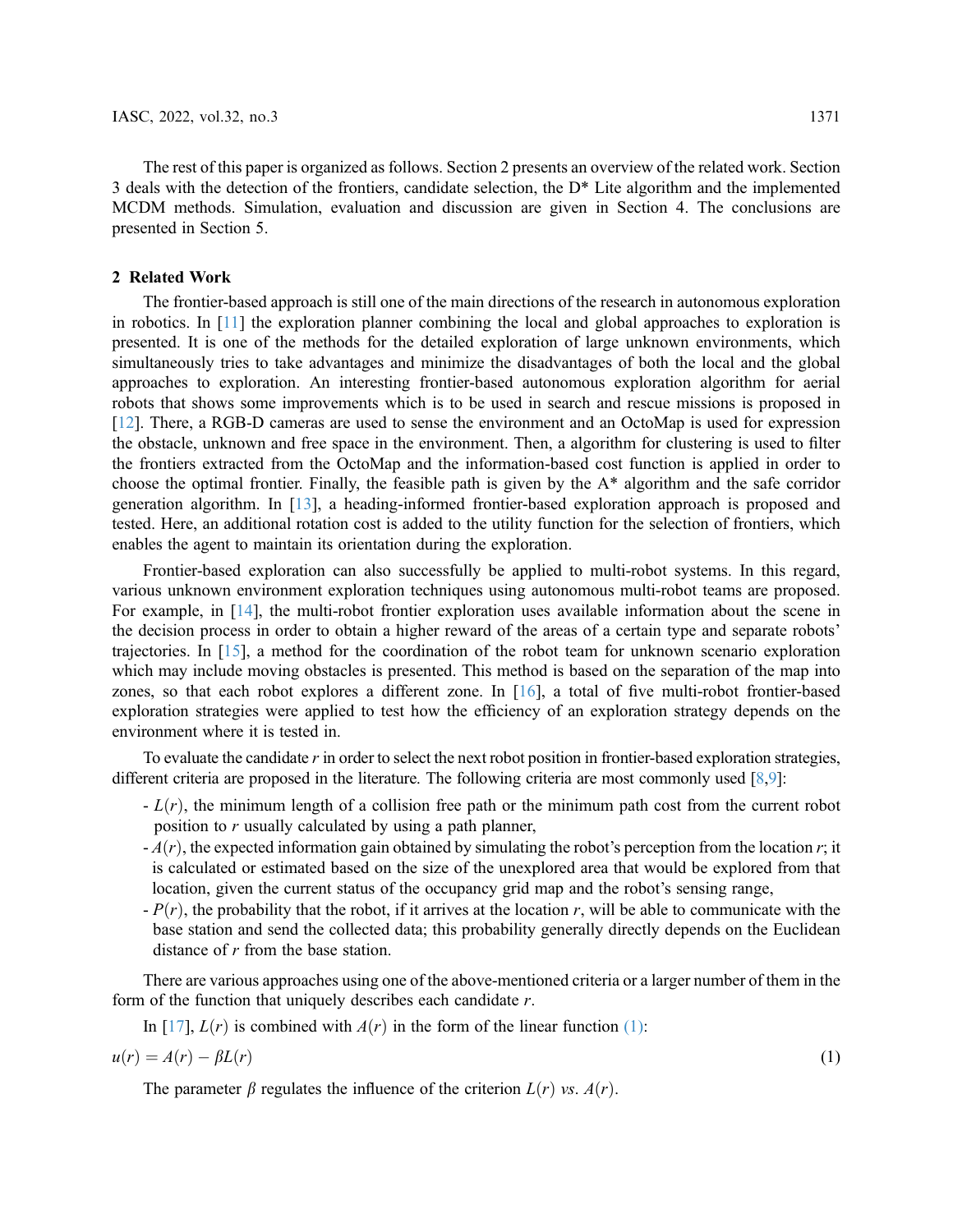<span id="page-3-0"></span>In  $[18]$  $[18]$ , the presented approach describes the candidate r as the following exponential function [\(2\)](#page-3-0):  $u(r) = A(r) \cdot \exp(-\lambda L(r))$  $\lambda L(r)$ ) (2)

The parameter  $\lambda$  is greater than zero and weights both included criteria. This strategy is named after the authors as the GBL strategy [\[9\]](#page-14-8).

These exploration approaches are mainly used for the map building process. In this process and especially in the case of search and rescue missions, however, it is usually important to introduce a criterion related to the probability of establishing communication between the robot from the location  $r$ and the base station  $(P(r))$ , so that the information can be forwarded as soon as possible to be further used. The introduction of this criterion was, for the first time, explicitly considered in paper [[19\]](#page-15-8) in the form of the following function [\(3\):](#page-3-1)

<span id="page-3-1"></span>
$$
u(r) = \frac{A(r)P(r)}{L(r)}
$$
\n(3)

On the other hand, different additional criteria for the selection of the next robot position are proposed in the literature. For example, in [[20\]](#page-15-9), the overlap  $(O(r))$  of the current environment map and the part of the environment visible from  $r$  is proposed as an additional criterion. In addition to the path cost, the criteria such as the recognition of the uncertainty of a landmark, the number of the features visible from the location, the length of the visible free edges, and the number of the rotations and stops required from the robot to reach a location are considered in [[1](#page-14-0)]. Criteria selection depends on the mission specifics and the exploration goals. In this context, the introduction of the criterion that (if possible) will take into account the types of facilities for each candidate location is proposed in the paper [[9](#page-14-8)] (which considers exploration in search and rescue missions) in order to initially direct a mission to the residential area, where the largest number of the victims of a disaster are logically expected.

Taking into account the above-mentioned, a more recent direction of research in this area includes the implementation of different MCDM methods in MCDM-based exploration strategies. MCDM provides a broad and flexible approach to the selection of the utility function that can be used to evaluate candidates for the next observation location. In [\[7,](#page-14-6)[8\]](#page-14-7), for example, the Choquet fuzzy integral is proposed. This approach enables a researcher to take into account the relative relationship between criteria, such as redundancy and synergy, which is its main characteristic. The experimental results in those papers show that respectable results are obtained by using MCDM-based exploration strategies compared to the other exploration strategies. In [[9](#page-14-8)], the proposed approach to the selection of the next location from a set of candidates within the exploration strategy uses a standard MCDM method—PROMETHEE II. Here, an attempt is made to take advantage of the characteristic of this method referring to the fact that, in addition to weights, preference functions are used as additional information for each criterion. Autonomous robot navigation strategy based on MCDM Additive Ratio ASsessment (ARAS) method is proposed in [[21\]](#page-15-10). The greedy area exploration approach is suggested, while the criteria list consists of: battery consumption rate, probability to collide with other objects, probability to yaw from course, probability to drive through doors, probability to gain new information, length of the minimum collision-free path. In [[22\]](#page-15-11), the implementation of the on-line MCDM-based exploration strategy that exploits the inaccurate knowledge of the environment (information obtainable from a floor plan) is proposed. The results of the experiment show that the proposed approach has a better performance in different types of environments with respect to the strategy without prior information. Although the use of more accurate prior information leads to a significant improvement in performance, the use of inaccurate prior information could lead to certain advantages also, managing to reach the high percentages of the explored area travelling a shorter distance, with respect to the strategy not using any prior information. In [[23](#page-15-12)], behavior-based and MCDM methods for autonomous exploration in an environment after a nuclear disaster are presented. These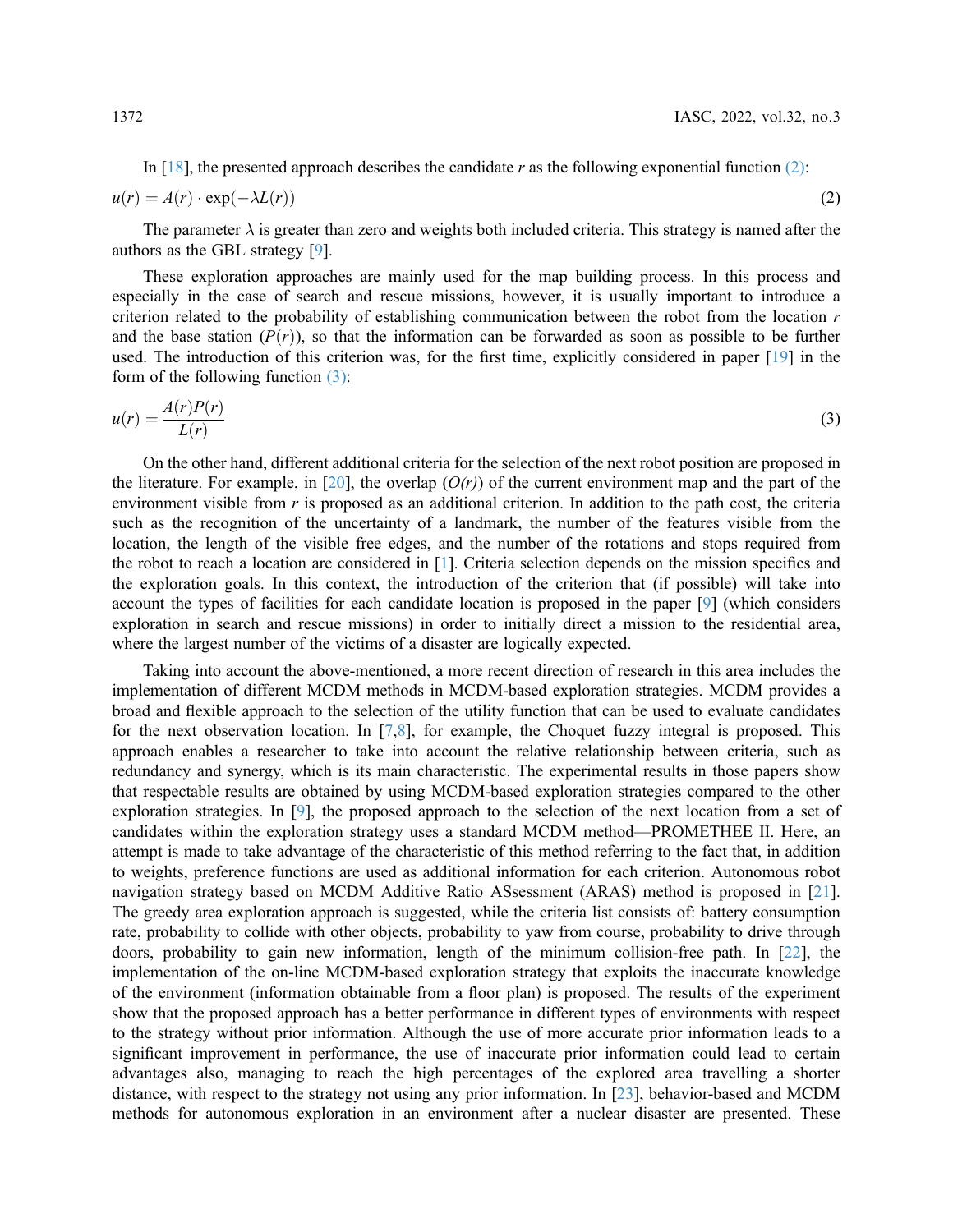approaches are developed for the mobile robots that use gamma-based camera for discovering radioactive hotspots. As the limitations of the gamma-based cameras (a long acquisition time, a poor angular resolution, etc.) are the main challenges for considered autonomous exploration method (because they degrade the duration and accuracy of the exploration), algorithms are adapted so as to overcome these limitations. Based on the presented results, it was concluded that MCDM is a more effective approach for the exploration and mapping of radioactive sources than the behavior-based method.

This paper generally belongs to the above-mentioned direction of autonomous exploration research, bearing in mind the fact that this issue is not sufficiently considered in the existing literature. It expands the base of the MCDM methods implemented in exploration strategies and compares them with each other, trying to contribute to overcoming research gap in that manner.

Worthy of mention is the fact that the other important directions of the research done in the field of autonomous exploration in robotics include the study of different information gain prediction techniques in selecting the next robot location regardless of the strategy, bearing in mind important role of this criterion. In that context, [\[24](#page-15-13)] proposes that a neural network should be implemented in order to perform the prediction of unexplored areas during the exploration process. Assuming that, at the beginning of the process, certain environmental data are known in the form of topometric graphs, exploration efficiency can be increased as is shown in [\[25](#page-15-14)]. These graphs can automatically be generated based on the existing plans or maps of the environment or hand-drawn by the people familiar with the environment. The approach to exploration where the selection of the next location is made based on the direct observation of the robot and the prediction of the suitability of not-yet-visited locations by using Gaussian processes is proposed in [\[26](#page-15-15)]. In [[27,](#page-15-16)[28\]](#page-15-17) the introduction of heuristics for an additional description of the next bestview location for an autonomous agent is proposed in order to enhance the unknown environment exploration process.

Finally, it should be noted that a path planner plays an essential role in autonomous exploration. In this sense, graph-based algorithms are often used as reliable planners in order to calculate the minimum path cost criterion from the robot current position to the candidate, as well as to plan the robot path to the selected position in the exploration process. The most commonly used algorithms are  $A*$  [[12,](#page-15-1)[16,](#page-15-5)[29](#page-15-18),[30\]](#page-15-19), Dijkstra [[11](#page-15-0),[31](#page-16-0)–[33](#page-16-1)] and  $D^*$  [[34\]](#page-16-2), as well as  $RRT^*$  [\[35](#page-16-3)]. As an advanced version of the graph-based algorithm and a variation of  $D^*$  with a lot of practical implementations, the  $D^*$  Lite algorithm used in this paper is also suitable for being implemented in exploration.

## 3 MCDM-Based Exploration Strategies Using SAW, TOPSIS and COPRAS

The  $D^*$  Lite algorithm is proposed as the path planner in this paper, given its advanced planning features in complex and dynamic environments. Besides, the important roles in MCDM-based exploration strategies have a built-in technique for defining a set of candidates for the next robot position, as well as the applied MCDM method.

## 3.1 Frontiers and Candidate Detection

The frontier determination techniques used in frontier-based exploration may be different. One of the first approaches is described in the papers  $[10,36]$  $[10,36]$  $[10,36]$  $[10,36]$ , generally referring to the environment representation in the form of an occupancy grid map. In this approach, if a cell belonging to the explored part of the environment is adjacent to a cell belonging to the unexplored part of the environment, then the cell is called a frontier edge cell. By grouping adjacent frontier edge cells, larger entities are obtained—the socalled frontier regions. Usually, a threshold is defined for the frontier region in terms of the minimum size—when that threshold is reached, it is called a frontier. If the robot moves in accordance with a strategy from one frontier to another, then it has the ability to constantly upgrade its knowledge of the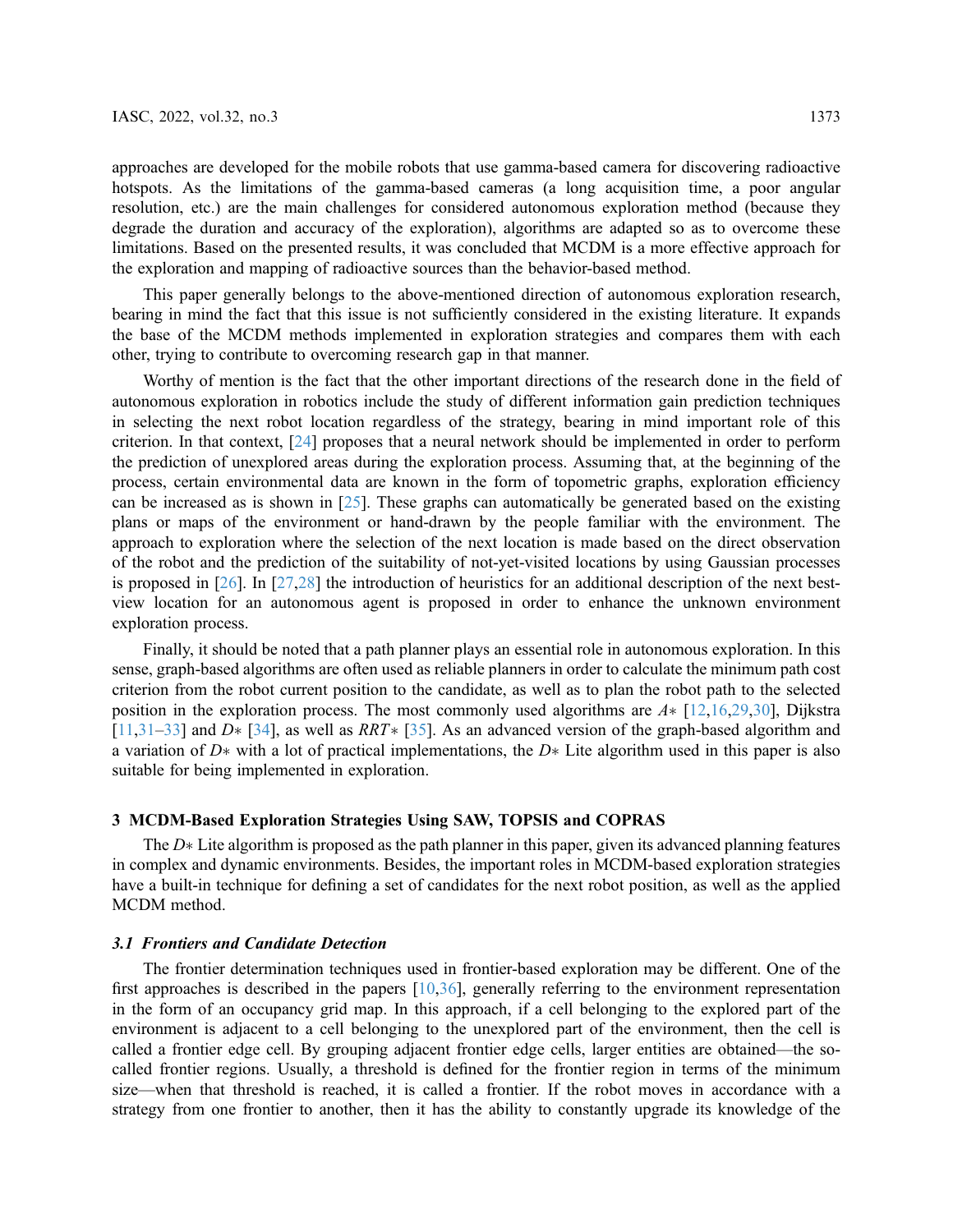environment. This process is called frontier-based exploration. The frontier determination approaches based on the above-mentioned can be found explained in more detail in the papers [\[7](#page-14-6)[,8,](#page-14-7)[37\]](#page-16-5).

The main steps of frontier-based exploration are presented in [Fig. 1](#page-5-0) and can be defined as follows [[38\]](#page-16-6):

- 1. The selection of the next observation location according to an exploration strategy;
- 2. The reaching of the observation location selected in previous step. This step requires the planning and following a path, that goes from the robot's current position to the chosen location;
- 3. The acquisition of a partial map from the observation location, using data collected by the robot's sensors;
- <span id="page-5-0"></span>4. The integration of the partial map within the global map.



Figure 1: The main steps of the exploration process

A similar approach is applied in this paper  $(Fig. 2)$  $(Fig. 2)$  $(Fig. 2)$ . The boundary of the robot's field of view defined by the range of its sensors can be divided into free, obstacle and frontier arcs. Free arcs are parts of the border to the explored part of the environment, whereas obstacle arcs are parts of the border to locally detected obstacles. Any arc that is neither obstacle nor free is a frontier arc and is, in fact, part of the border to the unexplored part of the environment. The approach that each frontier arc is actually one frontier can be adopted.

Allow us also to take that the middle point of each frontier represents one candidate for the next robot position, which is a common approach in the papers dealing with this topic [\[7,](#page-14-6)[8](#page-14-7),[39\]](#page-16-7). The criteria  $L(r)$ ,  $A(r)$ and  $P(r)$  described in Section 2 are used for candidate selection. The D\* Lite algorithm is used to calculate the  $L(r)$  and plan the robot path to the selected candidate as well.

When the robot reaches the selected location, it observes the surroundings, improves the knowledge of the environment and also updates the frontier list [[18,](#page-15-7)[37](#page-16-5)].

## 3.2 D\* Lite Algorithm

 $D^*$  Lite [\[40](#page-16-8)] is a broadly used incremental path planning algorithm. It is a variation of the  $D^*$  algorithm. The  $D^*$  Lite is at least as efficient as  $D^*$ , only differing from it in the algorithmic procedure and in being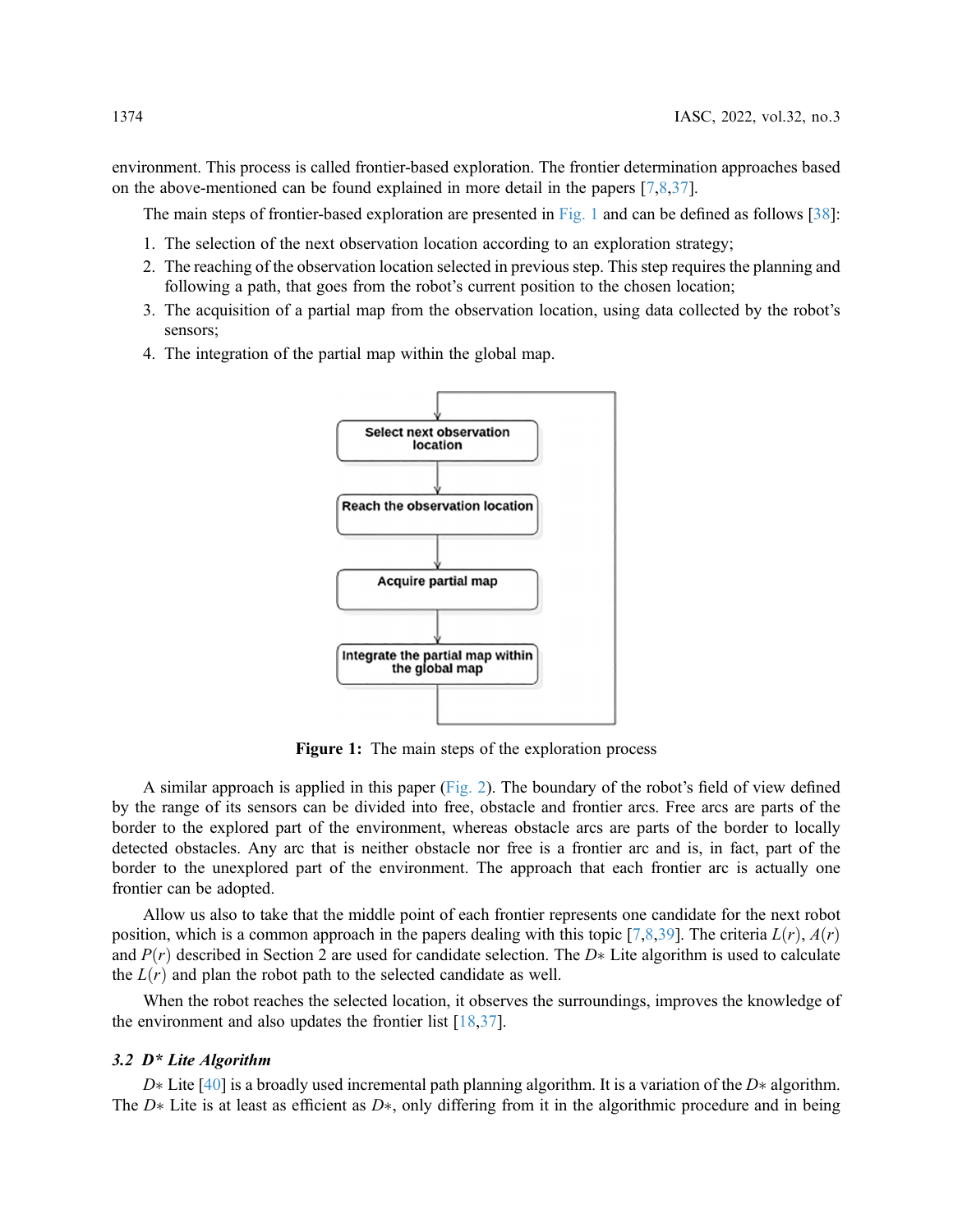<span id="page-6-0"></span>simpler in that sense [\[41](#page-16-9)]. Both D\* and D\* Lite are an extension of the more famous A\* algorithm [[42\]](#page-16-10). D\* Lite works by calculating an initial path with a minimum total cost principally in a similar way as a backward version (search is done from the goal to the start) of  $A^*$ . If changes in the environment are identified, then  $D^*$ Lite executes the replanning process so as to test the existing path and, if needed, corrects it or generates a new one with the maximum possible exploitation of the calculation result from previous iterations. That is, if a graph change is detected,  $D*$  Lite does not reset the calculation process (i.e., it does not return the search to the beginning as it is the case in  $A^*$ ), which makes  $D^*$ . Lite remarkably more efficient than the basic  $A^*$ planner [\[43](#page-16-11)].



Figure 2: Free, frontier and obstacle arcs in exploration

During the path search,  $D*$  Lite initializes and updates the value of the parameters that characterize the cell  $s$  [[44\]](#page-16-12), as follows:

- $g(s)$ , the minimum cost of transition from  $s_{goal}$  to s found so far;
- $\bullet$  h(s) (or heuristic value), estimates the minimum cost of transition from s to  $s_{start}$ . Using heuristic provides that the search tree is oriented toward the most optimistic cells regarding their belonging to the most favorable path from the start cell to the goal cell (which speeds up the search itself);
- $\bullet$   $f(s) = g(s) + h(s)$ , estimates the minimum cost of transition from  $s_{start}$  via s to  $s_{goal}$ ;
- $rhs(s) = min_{s' \in Succ(s)}(c(s, s') + g(s'))$  or  $rhs(s) = 0$  if  $s = s_{goal}$ , the one-step lookahead estimate of s and expresses the path cost defined by analyzing its neighbors' g parameters. In application, each cell keeps the pointer to the cell from which it provides its rhs parameter, so the agent should follow the line of pointers from its current cell in order to pursue the generated path to the goal.

The pseudocode of  $D*$  Lite is presented in [Tab. 1](#page-7-0) [[45\]](#page-16-13) (Algorithm 1), and its main steps are analyzed below. During the operation of  $D^*$  Lite, the cells are classified as consistent (if  $g(s) = r h s(s)$ ) or inconsistent (in all other cases). The cells considered as inconsistent can be overconsistent (if  $g(s) > rhs(s)$  or underconsistent (if  $g(s) < rhs(s)$ ). In a fashion similar to the other planners from the  $A^*$ and  $D^*$  families,  $D^*$  Lite initializes and updates a set of inconsistent cells (the OPEN list) so as to execute an efficient expansion of these cells and at the same time to expand a search tree. Cell expansion is based on the key value as in line 8, which is calculated as in line 1. Initialization of the  $D*$  Lite algorithm implies determination the *goal* cell parameters so that it is classified as inconsistent and is inserted into the *OPEN* list (lines  $15-17$ ). The algorithm then generates the minimum cost path by activating the ComputePath() function (line 19). The agent moves along the calculated path ( $s_{start}$  is also updated). If certain change occurs in the environment during the robot's movement within the range of its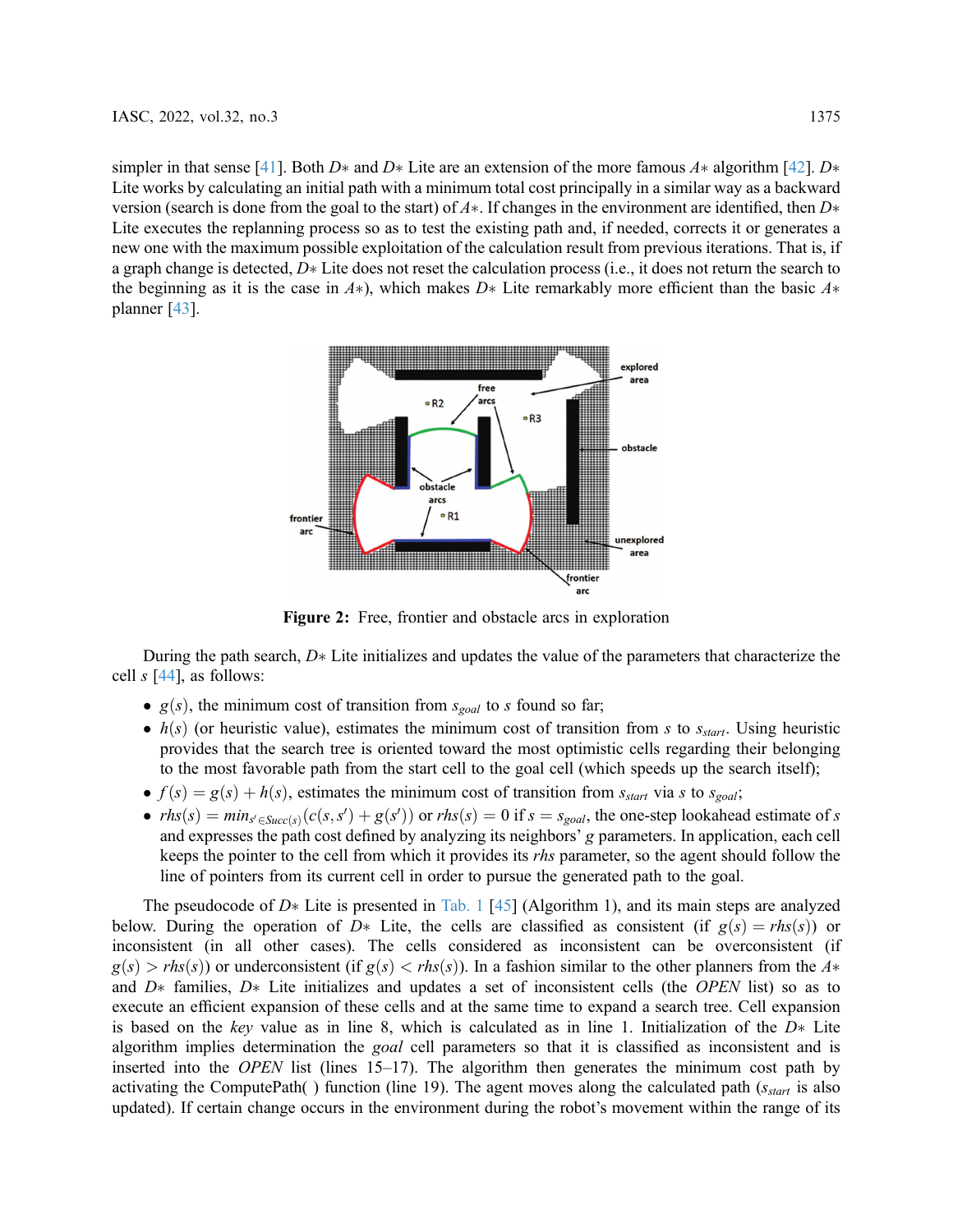sensor, the planner updates the *rhs* of all the cells affected directly by this change and inserts those cells that become inconsistent in the OPEN list (lines 20–23). After that, it executes the path checking-replanning process by recalling the ComputePath( ) function.

<span id="page-7-0"></span>

| <b>Table 1:</b> $D^*$ Life pseudocode                                                                  |  |  |  |
|--------------------------------------------------------------------------------------------------------|--|--|--|
| <b>Algorithm 1:</b> The $D^*$ Lite algorithm (the basic version)                                       |  |  |  |
| key(s)                                                                                                 |  |  |  |
| 01. return $[\min(g(s), \text{rhs}(s)) + h(s_{start}, s); \min(g(s), \text{rhs}(s))];$                 |  |  |  |
| UpdateCell(s)                                                                                          |  |  |  |
| 02. if s was not visited before                                                                        |  |  |  |
| 03. $g(s) = \infty$ ;                                                                                  |  |  |  |
| 04. if $(s \neq s_{goal})$ rhs(s) = min <sub>s'<math>\in</math>Succ(s)</sub> (c(s, s') + g(s'));       |  |  |  |
| 05. if $(s \in OPEN)$ remove s from OPEN;                                                              |  |  |  |
| 06. if $(g(s) \neq rhs(s))$ insert s into <i>OPEN</i> with $key(s)$ ;                                  |  |  |  |
| ComputePath()                                                                                          |  |  |  |
| 07.while $(\min_{s \in OPEN}(key(s)) \leq key(s_{start}) \text{ OR }rhs(s_{start}) \neq g(s_{start}))$ |  |  |  |
| 08. remove the cell s with the minimum key from OPEN;                                                  |  |  |  |
| 09. if $(g(s) > r h s(s))$                                                                             |  |  |  |
| 10. $g(s) = rhs(s);$                                                                                   |  |  |  |
| 11. for all $s' \in Pred(s)$ UpdateCell(s');                                                           |  |  |  |
| 12. else                                                                                               |  |  |  |
| 13. $g(s) = \infty$ ;                                                                                  |  |  |  |
| 14. for all $s' \in Pred(s) \cup \{s\}$ UpdateCell(s');                                                |  |  |  |
| Main()                                                                                                 |  |  |  |
| 15. $g(s_{start}) = rhs(s_{start}) = \infty$ ; $g(s_{goal}) = \infty$ ;                                |  |  |  |
| 16. $rhs(s_{goal}) = 0$ ; <i>OPEN</i> = $\emptyset$ ;                                                  |  |  |  |
| 17. insert $s_{goal}$ into <i>OPEN</i> with $key(s_{goal})$ ;                                          |  |  |  |
| 18. forever                                                                                            |  |  |  |
| 19. ComputePath();                                                                                     |  |  |  |
| 20. wait for changes in the edge costs;                                                                |  |  |  |
| 21. for all the directed edges $(u, v)$ with changed edge costs                                        |  |  |  |
| Update the edge cost $c(u, v)$ ;<br>22.                                                                |  |  |  |

 $Table 1: D<sub>0</sub>$  Lite pseudocode

23. UpdateCell $(u)$ ;

Line 18 actually denotes that, in a practical implementation, the algorithm ends its work when  $s_{start} = s_{goal}$  (when the robot reaches the goal cell) [[46\]](#page-16-14). If edge costs are equal to the dimensions (lengths) of the corresponding transitions, then  $D*$  Lite calculates the least-cost path, which is also the shortest path in the graph representation of the environment.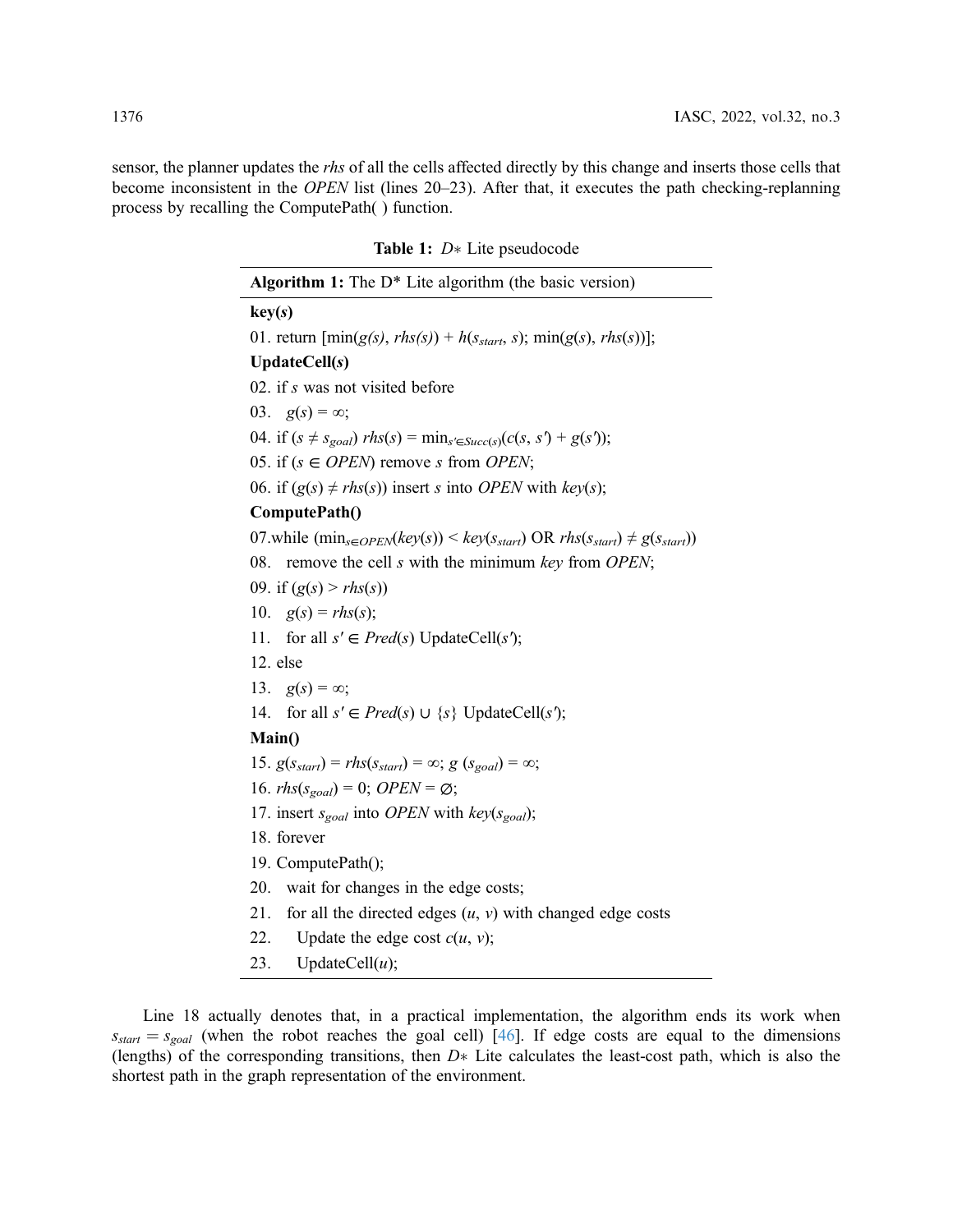#### 3.3 Some Properties of TOPSIS, COPRAS and SAW

The Technique for Ordering Preference by Similarity to Ideal Solution (TOPSIS) method introduces the ranking index that includes distances from the ideal solution and the anti-ideal solution [\[47](#page-16-15)]. The ideal solution minimizes the cost type criteria and maximizes the benefit type criteria, while the opposite is only true for the anti-ideal solution. The TOPSIS method is based on the idea that, in a geometric sense, the optimal alternative should have the smallest distance from the ideal solution and simultaneously the largest distance from the anti-ideal solution. The TOPSIS method is characterized by the following advantages [[48,](#page-16-16)[49](#page-16-17)]: 1) it has a simple mathematical formulation; 2) it respects the ideal solution and the anti-ideal solution when defining the final criterion function; 3) it provides a well-structured analytical framework for ranking alternatives; 4) the algorithm is not complicated regardless of the number of criteria and alternatives; 5) it is one of the best methods for solving rank reversal problems. This method is especially suitable when there is an intention to avoid risk, because the maximum possible benefit and the maximum possible risk avoidance are often equally important to the decision-maker. The normalization of values in decision matrix in the TOPSIS method is carried out by using vector normalization, as in expression [\(4\)](#page-8-0):

<span id="page-8-0"></span>
$$
x_{ij} = \frac{r_{ij}}{\sqrt{\sum_{i=1}^{m} r_{ij}^2}}
$$
\n
$$
(4)
$$

where  $r_{ij}$  represents the value of the alternative i for the criterion j, m represents the total number of alternatives, while  $x_{ij}$  represents the normalized value of the alternative *i* within the criterion *j*. Multiplying the normalized values  $x_{ij}$  by criteria weights gives the elements  $v_{ij}$  of the weighted normalized decision matrix [[50\]](#page-16-18). The ideal solution and the anti-ideal solution are defined by applying expressions  $(5)$  and  $(6)$ :

<span id="page-8-2"></span><span id="page-8-1"></span>
$$
A^* = \left\{ (\max v_{ij} | j \in G), (\min v_{ij}, j \in G'), i = 1, ..., n \right\}
$$
  
=  $\{v_1^*, v_2^*, ..., v_m^*\}$   

$$
A^- = \left\{ (\min v \cdot | i \in G) \ (\max v \cdot i \in G') \ i = 1, ..., n \right\}
$$
 (5)

$$
A^{-} = \left\{ (\min v_{ij} | j \in G), (\max v_{ij}, j \in G'), i = 1, ..., n \right\}
$$
  
=  $\{v_1^-, v_2^-, ..., v_m^-\}$  (6)

 $A^*$  indicates the best alternative (the ideal solution), whereas  $A^-$  indicates the anti-ideal solution following the same logic [\[51](#page-17-0)]. Based on the defined absolute distances of the alternatives from the ideal solution and the anti-ideal solution, the relative distance of the alternatives to the ideal solution is defined and the final rank of the alternatives is determined [[52\]](#page-17-1). The best alternative is that with the highest value of the criterion function.

The Compressed Proportional Assessment (COPRAS) method [[53,](#page-17-2)[54\]](#page-17-3) has a somewhat more complex criterion function value aggregation process. The COPRAS method, however, is characterized by a simplified data normalization procedure, since data normalization performed by this method requires no criterion transformation depending on the qualification of the benefit type or the cost type, which eliminates the danger of the data structure disruption in the value normalization process, as is the case with the largest number of multi-criteria models. The COPRAS method also provides a well-structured analytical framework for ranking alternatives [[54\]](#page-17-3). While the TOPSIS belongs to the so-called distancebased MCDM methods, the COPRAS method is classified as a scoring MCDM method. It uses the procedure for the stepwise ranking of alternatives and the procedure for the evaluation of alternatives in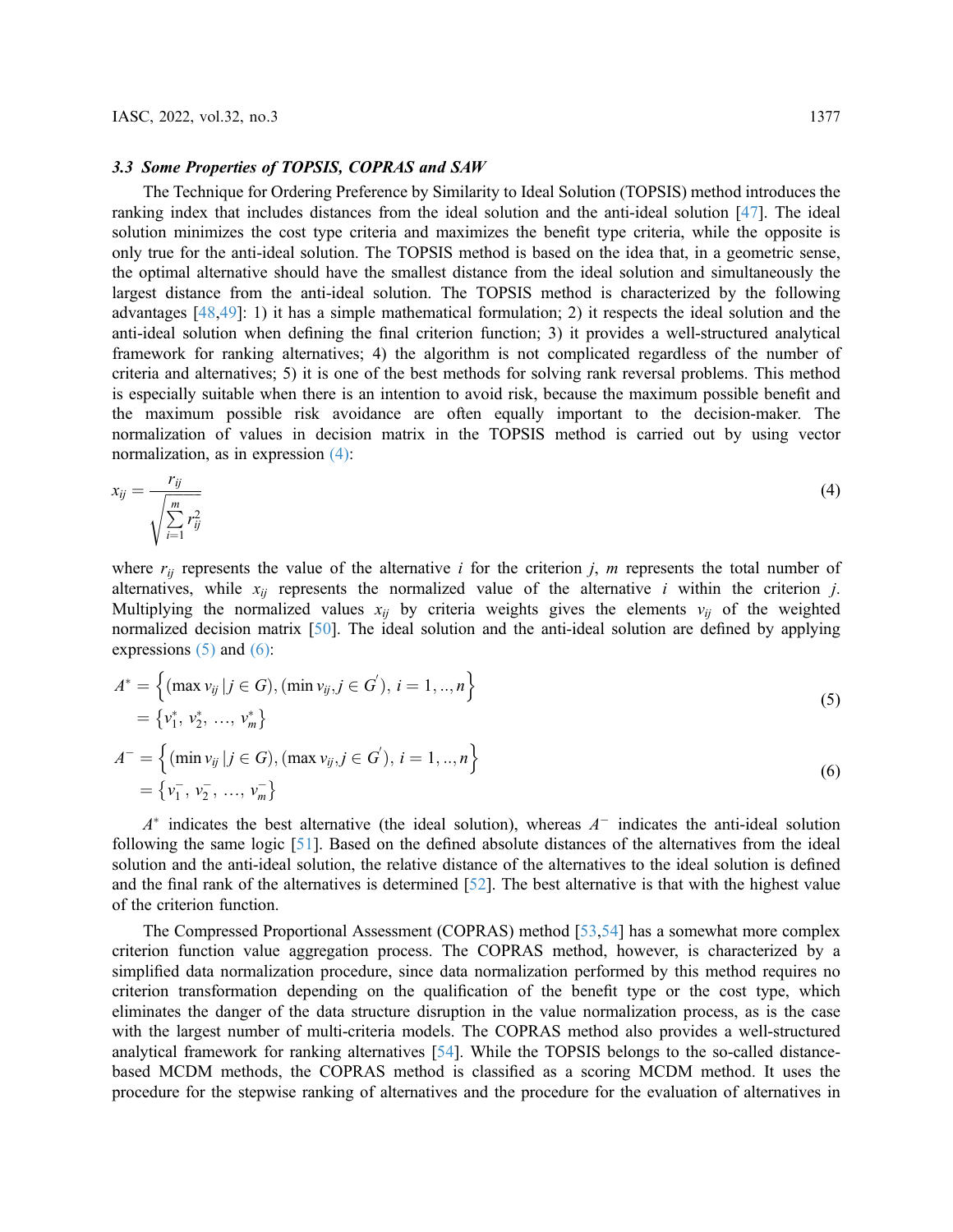<span id="page-9-0"></span>terms of their significance and utility degree. In the COPRAS method, criterion value normalization is carried out by applying additive normalization, as in expression [\(7\)](#page-9-0):

$$
x_{ij} = \frac{r_{ij}}{\sum_{i=1}^{m} r_{ij}}\tag{7}
$$

where  $r_{ij}$  represents the value of the alternative *i* for the criterion *j*, *m* represents the total number of alternatives, while  $x_{ij}$  represents the normalized value of the alternative *i* within the criterion *j*. After the normalization of values, the aggregate values are defined within the benefit set and the cost set [\[55](#page-17-4)]. By applying the expression  $(8)$ , the significance (influence) of each of the alternatives from the set is determined and the final rank of the alternatives is defined:

<span id="page-9-1"></span>
$$
Q_i = S_i^+ + \frac{S_{\min}^- \sum_{i=1}^m S_i^-}{S_i^- \sum_{i=1}^m \left(\frac{S_{\min}^-}{S_i^-}\right)} = S_i^+ + \frac{\sum_{i=1}^m S_i^-}{S_i^- \sum_{i=1}^m \frac{1}{S_i^-}}
$$
(8)

where  $S_i^+$  and  $S_i^-$  represent the aggregated criterion values within the benefit set and the cost set, respectively.

The Simple Additive Weighting (SAW) method [[47,](#page-16-15)[56](#page-17-5)] belongs also to the group of the scoring multicriteria methodologies. Its main advantage reflects in the simple aggregation function. For each alternative a cumulative characteristic is calculated, representing the sum of the weighted normalized values by all the criteria. The alternative that corresponds to the largest value calculated in this way is the best solution. In addition to the fact that SAW provides a simple procedure for ranking alternatives, the results obtained by its application generally do not deviate from the results obtained by more advanced methods. In sum, the following advantages of the SAW method can be underlined: 1) data normalization is not mandatory; 2) it has a simple mathematical apparatus; 3) it has a well-structured analytical framework for ranking alternatives; 4) the algorithm is not complicated regardless of the number of criteria and alternatives. One of the main disadvantages of this method is that it can only be applied directly if all the criteria are maximizing, while the minimizing criteria must first be converted to maximizing ones. After defining the weight coefficients of criteria [[57,](#page-17-6)[58](#page-17-7)], the ranking of alternatives is performed by applying the aggregation function [\(9\)](#page-9-2):

<span id="page-9-2"></span>
$$
Q_i = \sum_{j=1}^n x_{ij} \cdot w_j \tag{9}
$$

where  $w_i$  represents the weight coefficient of the criterion j, n represents the total number of the criteria, while  $x_{ii}$  represents the normalized (simple linear normalization) value of the alternative *i* within the criterion *j*.

In addition to the previously mentioned characteristics of used MCMD techniques, below are details that additionally motivated the authors to use the TOPSIS, COPRAS and SAW methods in this study. The SAW is probably the best known and most commonly used MCDM method, because of its simplicity, but also because it provides quality solutions [[47\]](#page-16-15). The COPRAS method is one of newer methods which is increasingly used in literature because of its several advantages (less computational time, very simple and transparent, etc.) over other MCDM methods [[50\]](#page-16-18). COPRAS is essentially an evolution of SAW so it also provides quality solutions. TOPSIS on the other hand has the specific property of choosing the optimal alternative not only on the basis of considering the ideal, but also the anti-ideal alternative. It provides the choice of the alternative that is both closest to the ideal and farthest from the anti-ideal alternative and therefore tends to minimize risk in decision making. These specificities were the motivation to experiment with the general implementation of SAW, COPRAS and TOPSIS in MCDM-based exploration strategies, as well as to additionally research the potential advantage of applying TOPSIS for exploration in complex environments with a high level of risk of a bad choice in selection of the next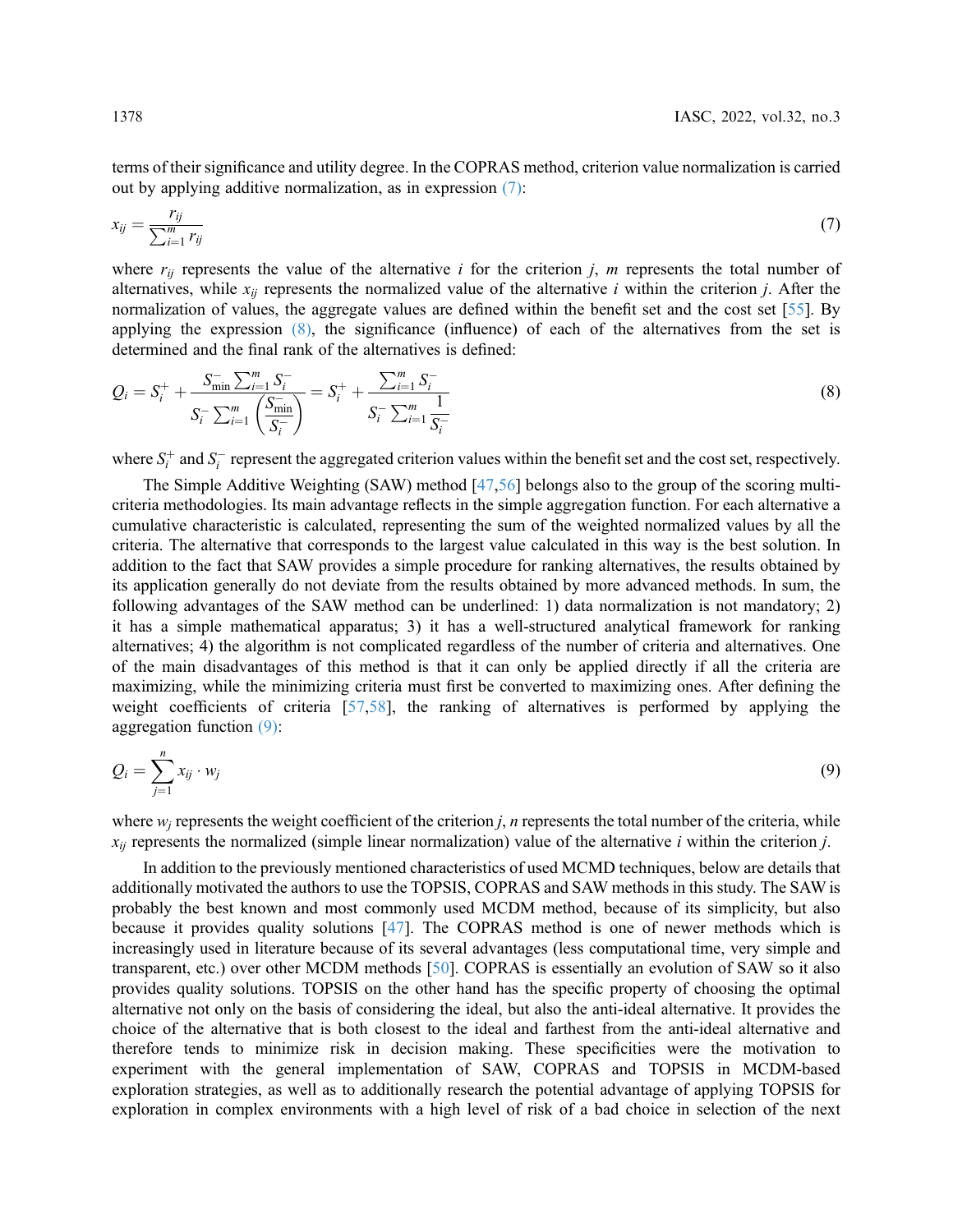robot position. However, the authors in future research plan to experiment with other MCDM techniques, in order to define the optimal tools for application in autonomous exploration strategies in different specific situations.

#### 4 Simulation and Results

<span id="page-10-0"></span>To evaluate the implementation of different MCDM methods in exploration strategies, the autonomous exploration of the unknown complex environments was simulated in Matlab. In particular, an exploring robot was engaged in the environment A and the environment B, as is shown in [Fig. 3](#page-10-0).



**Figure 3:** The environments A and B used for the test. (a) The environment A (100  $\times$  100) (b) The environment B (150  $\times$  150)

These two environments have some different characteristics. The environment B contains the corridors and a lot of rooms of a similar size, whereas the main specificity of the environment A is that it contains corridor without obstacles and one room significantly larger than the others. The common specificity of the environments reflects in the fact that they both have a high risk of a bad choice in the selection of the next robot position (primarily in terms of an information gain), noting that the level of this risk is different.

Exploration effectiveness also depends on the robot starting location to some extent. The results presented in [\[7\]](#page-14-6) show that, if there are fewer obstacles in an environment, then the influence of the choice of the starting location on the environment exploration efficiency is smaller. Therefore, a total of four different starting locations were processed for each given environment (one from the central area on each side of the environment), different initial exploration conditions being tested. At each observation location, the robot performed a 360° scan of the environment, within the maximum sensor range  $(R = 15)$ . The exploration ended when 90% of the environment was covered. The remaining 10% was mainly composed of the room corners related to the less significant features of the environment, not significantly affecting the comparison of the strategies [\[7,](#page-14-6)[9\]](#page-14-8).

The weights of criteria  $L(r)$  and  $A(r)$  were changed for each MCDM method in both environments with an increment of 0.1 (the weight of the criterion  $P(r)$  was constant −0.1), keeping in mind that the sum of all weights is equal to one, in order to find the combination that would give the best results. Defining a higher weight for the criterion  $A(r)$  compared to the criterion  $L(r)$  caused the robot to strive to choose the location that gave it a greater benefit in terms of the size of the expected information gain, although the path it had to pass in order to go to that location was longer than that to the competitive locations [\[8\]](#page-14-7). Detailed considerations regarding the choice of criteria weights can be found in [[8](#page-14-7),[9](#page-14-8)]. All the MCDM methods tested in this paper had the best result with the combination of the weights 0.6, 0.3, 0.1 (MCDM-based Strategy 1) in the environment A, and with the combination of the weights 0.7, 0.2, 0.1 (MCDM-based Strategy 2) in the environment B, for the criteria  $L(r)$ ,  $A(r)$  and  $P(r)$ , respectively. In order to test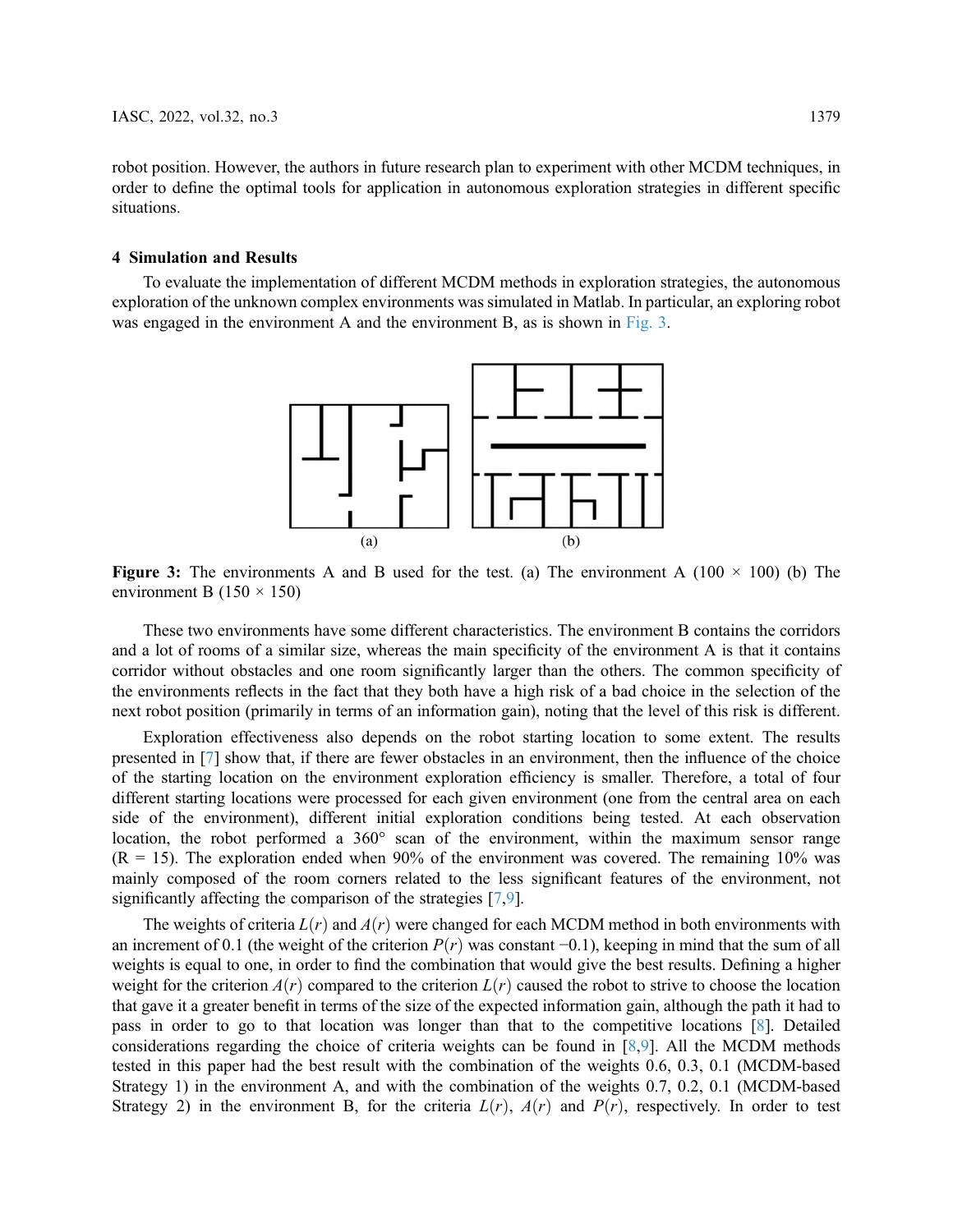different approaches, in addition to MCDM-based strategies we tested Dist\_Min and GBL strategy. Dist\_Min selects the candidate that minimizes criterion  $L(r)$ , while GBL selects the candidate that maximizes the value of expression [\(2\)](#page-3-0), where  $\lambda = 0.2$  (the same value reported in the original paper [\[18](#page-15-7)]). The performance of the exploration for the starting location (in the Cartesian coordinate system)  $x = 50$ ,  $y = 99$  and MCDM-based Strategy 1 (by using TOPSIS, COPRAS and SAW), Dist\_Min and GBL in the environment  $A$ , as well as for the starting location  $x = 70$ ,  $y = 149$  and MCDM-based Strategy 2 (by using TOPSIS, COPRAS and SAW), Dist Min and GBL in the environment B are given in [Fig. 4.](#page-11-0)

<span id="page-11-0"></span>

Figure 4: The performance of the tested exploration strategies. (a) The environment A (b) The environment B

The exploration results in terms of the average travelled distance for the four above-mentioned starting locations as per environment are given in [Tab. 2](#page-11-1).

<span id="page-11-1"></span>

| <b>Exploration</b> strategies |               | The travelled distance      |         |
|-------------------------------|---------------|-----------------------------|---------|
|                               |               | Environment A Environment B |         |
| MCDM-based                    | <b>TOPSIS</b> | 785.83                      | 1679.26 |
|                               | <b>COPRAS</b> | 884.80                      | 2176.37 |
|                               | <b>SAW</b>    | 808.42                      | 2012.74 |
| Dist Min                      |               | 896.59                      | 2426.94 |
| GBL.                          |               | 889.87                      | 2223.81 |

The risk level of a bad choice in the selection of the next robot position relates to the complexity of the environment, primarily in terms of the present obstacles, their shape and dimensions, and so on. The mentioned risk is particularly significantly higher in the case when the environment contains the obstacles whose dimensions are larger than the robot's sensor range. In the opposite case, the level of considered risk is lower. Accordingly, the MCDM-based exploration Strategy 1 by using SAW, COPRAS and TOPSIS, as well as Dist\_Min and GBL were additionaly tested in a simple environment with a low risk of a bad choice in the selection of the next robot position ([Fig. 5\)](#page-12-0).

The exploration results in terms of the average travelled distance for the four different starting locations (one from the central area on each side of the environment C) for this environment are given in [Tab. 3](#page-12-1).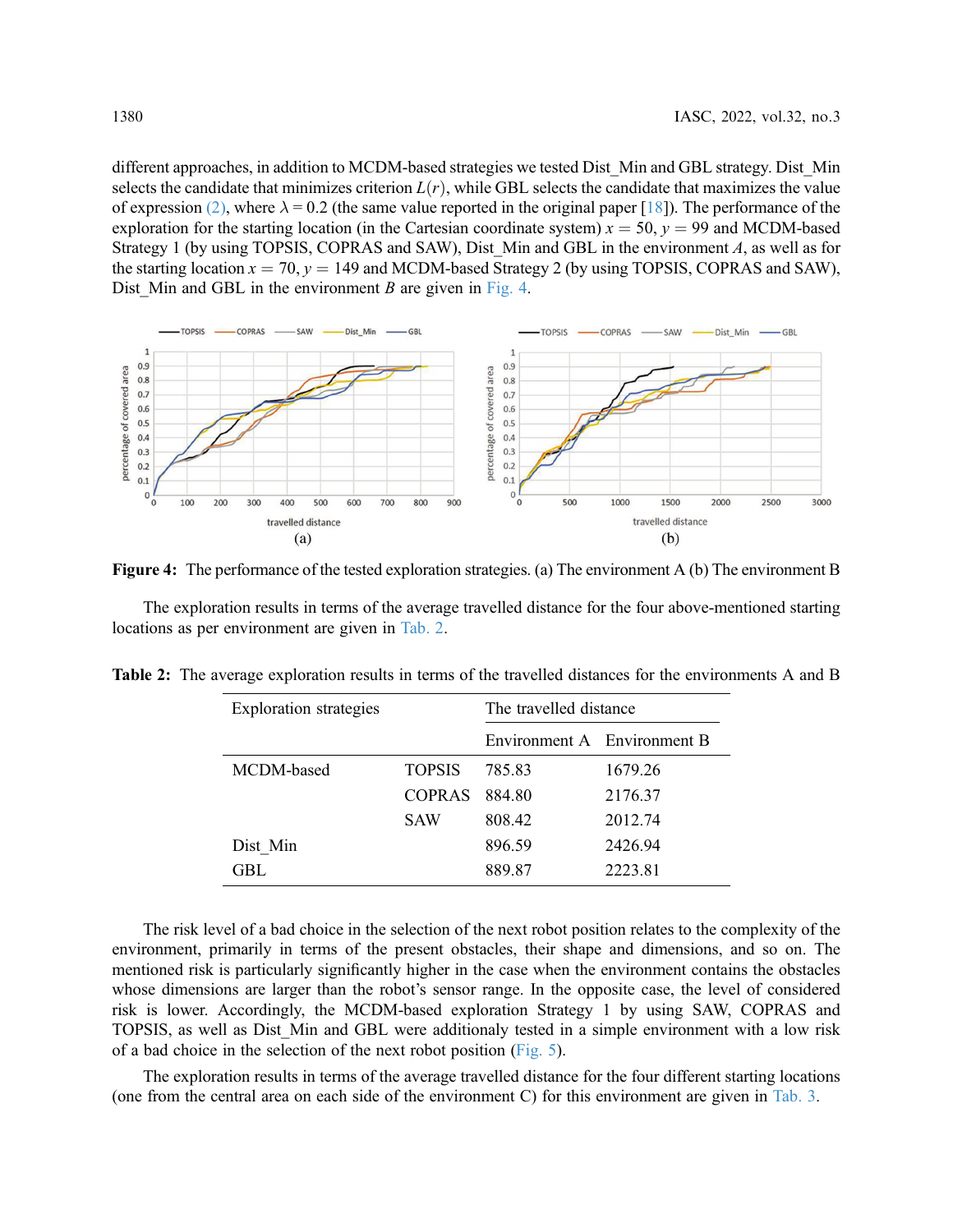<span id="page-12-0"></span>

Figure 5: The environment C (100  $\times$  100) used for the test

<span id="page-12-1"></span>Table 3: The average exploration results in terms of the travelled distances for the environment C

| <b>Exploration</b> strategies |               | The travelled distance |  |
|-------------------------------|---------------|------------------------|--|
|                               |               | Environment C          |  |
| MCDM-based                    | <b>TOPSIS</b> | 434.48                 |  |
|                               | <b>COPRAS</b> | 423.86                 |  |
|                               | <b>SAW</b>    | 444.59                 |  |
| Dist Min                      |               | 579.52                 |  |
| GBL                           |               | 476.66                 |  |

<span id="page-12-2"></span>The exploration results of the MCDM-based strategy using the TOPSIS method and the corresponding robot paths generated by the  $D^*$  Lite algorithm for the starting locations considered in [Fig. 4](#page-11-0) in the environments A ( $x = 50$ ,  $y = 99$ ) and B ( $x = 70$  $x = 70$  $x = 70$ ,  $y = 149$ ) are shown in [Figs. 6](#page-12-2) and 7, respectively.



<span id="page-12-3"></span>Figure 6: The covered area and the path generated by the  $D^*$  Lite algorithm in the environment A with the implemented MCDM-based exploration Strategy 1 (by using TOPSIS)



Figure 7: The covered area and the path generated by the  $D^*$  Lite algorithm in the environment B with the implemented MCDM-based exploration Strategy 2 (by using TOPSIS)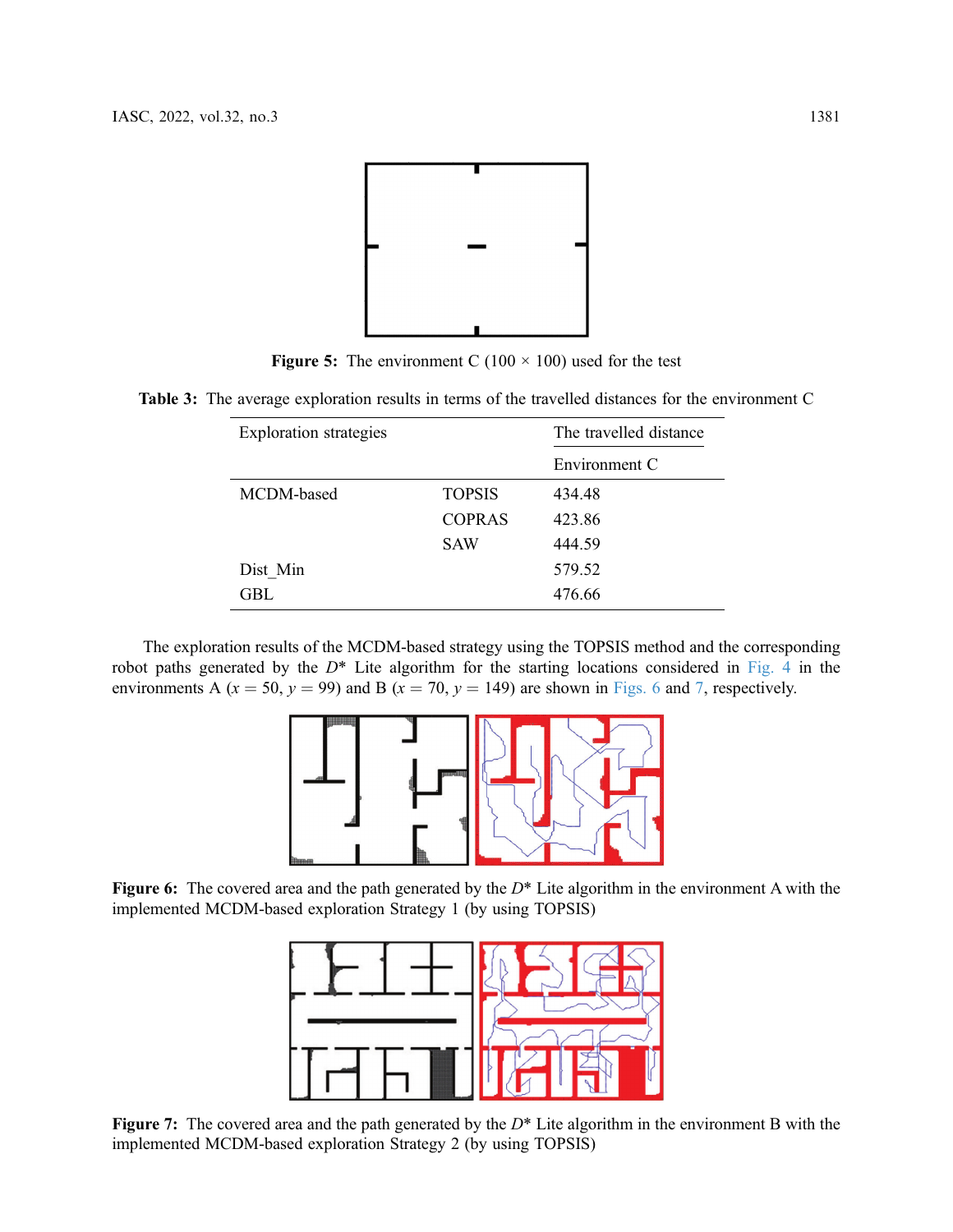## 5 Discussion

The results presented in [Tab. 2](#page-11-1) show that it is reasonable to apply a MCDM-based strategy in order to improve the efficiency of exploration, rather than the other tested techniques. Comparing the three applied MCDM methods, the TOPSIS has the best exploration results in both environments, which means that TOPSIS leads the robot to travel the shortest distance in order to explore 90% of the area (a distance shorter 11.22%, 2.83%, 12.39% and 11.74% than that by using COPRAS, SAW, Dist Min and GBL respectively in the environment A, and a distance shorter 22.84%, 16.57%, 30.81% and 24.49% than that by using COPRAS, SAW, Dist Min and GBL respectively in the environment B). These results have a theoretical basis, taking into account the common specificity of the environments A and B (a high risk of a bad choice in the selection of the next robot position) and the characteristic of the TOPSIS method related to the intention to minimize the risk in decision-making as well. On the other hand, SAW and COPRAS are the classical aggregation methods that do not consider the "distances" between the ideal solution and the anti-ideal solution, but are also broadly applied in MCDM irrespective of that fact. The results presented in [Tab. 3](#page-12-1) show that, in the scenarios with a low risk of a bad choice in the selection of the next robot position, all the three analyzed MCDM methods can be expected to achieve similar or comparable exploration results.

Analyzed from the aspect of combinations of criteria weights, the MCDM-based Strategy 1 was more successful than the MCDM-based Strategy 2 in the environment A because it gave more importance to the criterion of the expected information gain, bearing in mind the fact that it can bring significant exploration benefits. This approach comes to the fore in such situations like the environment A, which contains a larger open spaces without obstacles. On the other hand, this approach can lead to poorer results compared to the approach with the lower weights of the criterion  $A(r)$  if the initially assumed open space is in fact blocked [\[8\]](#page-14-7). Therefore, if the environment is such that a significantly greater benefit according to the expected information gain cannot be expected with certainty, then the "aggressive" strategy forcing the robot to travel greater distances in order to explore more space does not give better results than the less "aggressive" strategy that gives less importance to this criterion, simultaneously increasing the significance of the travelled distance.

The main feature of the MCDM-based exploration strategies, that is confirmed in this paper, implies that these strategies allow flexibility in selecting/adding the criteria that drive the exploration process depending on a specific situation and the objectives of the mission [\[7,](#page-14-6)[8\]](#page-14-7). Besides, MCDM-based exploration strategies enable flexibility in defining criteria weights, taking into account the information about the environment available at the beginning of the exploration, as well as the data collated during that process (bearing in mind the fact that, in a real situation, it is difficult to define in advance the combination of weights that will provide the best exploration results). In other words, the MCDM-based strategy allows the application of and change in various behaviors which the exploration will be carried out. If there is a set of defined criteria, changing the value of their weights during the exploration process [\[8\]](#page-14-7) may lead to transition from one behavior to another.

#### 6 Conclusion

The application of MCDM-based exploration strategies by using the SAW, COPRAS and TOPSIS methods is presented in this paper, together with the analysis of their performances in the complex environments with a different level of the risk of a bad choice in the selection of the next robot position. The best exploration results in the environments with a high risk of a bad choice in the selection of the next robot position were obtained by using TOPSIS. These results are theoretically based, bearing in mind the fact that the TOPSIS method enables the approach in which the maximum possible benefit and the maximum possible risk avoidance are treated as equally important. In the environments with a low level of a considered risk, all the analyzed MCDM methods achieved either similar or comparable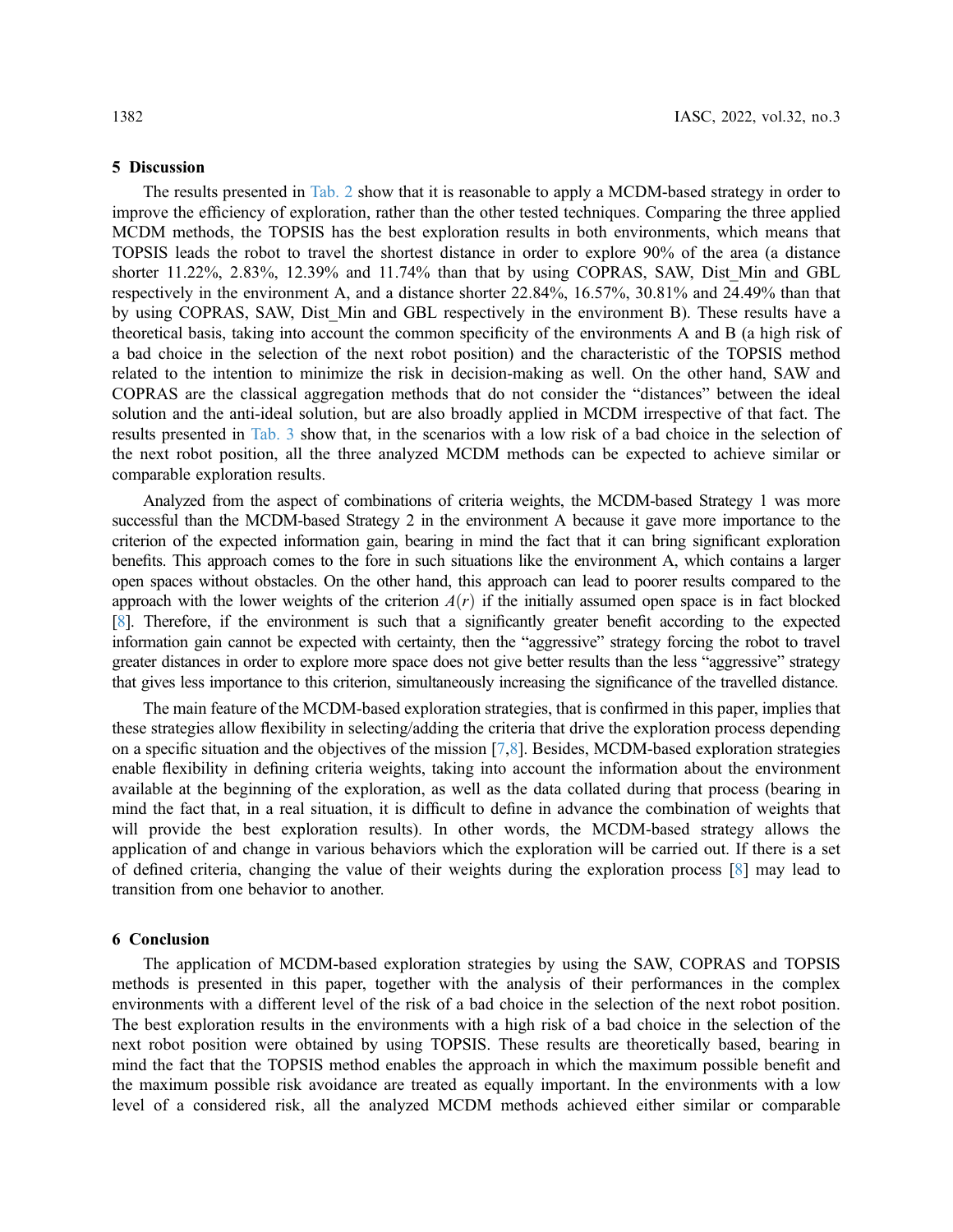exploration results. In both cases, the MCDM-based exploration strategies achieve better results than other tested techniques. The D\* Lite algorithm is used to calculate the shortest path to each candidate (one of the criteria in MCDM), as well as to plan the robot path to the selected candidate.

A limitation of this concept may be the impossibility of processing uncertain input information. This limitation will be considered in the future research that will include the application of fuzzy theory, rough theory or neutrosophic theory in order to process the uncertainties that represent criterion values. In order to improve the exploration process, especially in search and rescue missions, the integration of probabilistic models to increase the reliability of path planning [[59\]](#page-17-8) will be considered. Potential future research will also relate to the automation of the criteria weights adjustment process in MCDM-based exploration strategies, based on the experience and learning algorithms, as well as to include soft set theory in MCDM [\[60](#page-17-9)].

Acknowledgement: The authors of this paper would like to express their gratitude to the Ministry of Education, Science and Technological Development of the Republic of Serbia for their support of Contract No. 451-03-68/2020-14/200325.

Funding Statement: The authors received no specific funding for this study.

Conflicts of Interest: The authors declare that they have no conflicts of interest to report regarding the present study.

#### References

- <span id="page-14-0"></span>[1] B. Tovar, L. Munoz-Gomez, R. Murrieta-Cid, M. Alencastre-Miranda, R. Monroy et al., "Planning exploration strategies for simultaneous localization and mapping," Robotics and Autonomous Systems, vol. 54, no. 4, pp. 314–331, 2006.
- <span id="page-14-1"></span>[2] F. Amigoni, V. Caglioti and U. Galtarossa, "A mobile robot mapping system with an information-based exploration strategy," in Proc. of the Int. Conf. on Informatics in Control, Automation and Robotics, Setubal, Portugal, pp. 71–78, 2004.
- <span id="page-14-2"></span>[3] S. Kohlbrecher, J. Meyer, T. Graber, K. Petersen, O. von Stryk et al., "Hector open source modules for autonomous mapping and navigation with rescue robots," in RoboCup: Robot World Cup XVII, ser. Lecture Notes in Artificial Intelligence (LNAI). Berlin: Springer, pp. 624–631, 2013.
- <span id="page-14-3"></span>[4] K. Otsu, A.-A. Agha-Mohammadi and M. Paton, "Where to look? Predictive perception with applications to planetary exploration," IEEE Robotics and Automation Letters, vol. 3, no. 2, pp. 635–642, 2018.
- <span id="page-14-4"></span>[5] A. Ahrary, A. A. Nassiraei and M. Ishikawa, "A study of an autonomous mobile robot for a sewer inspection system," Artificial Life and Robotics, vol. 11, no. 1, pp. 23–27, 2007.
- <span id="page-14-5"></span>[6] T. Neumann, A. Ferrein, S. Kallweit and I. Scholl, "Towards a mobile mapping robot for underground mines," in Proc. of the RobMech, Cape Town, RSA, pp. 279–284, 2014.
- <span id="page-14-6"></span>[7] N. Basilico and F. Amigoni, "Exploration strategies based on multi-criteria decision making for an autonomous mobile robot," in Proc. of the 4th European Conf. on Mobile Robots, Mlini/Dubrovnik, Croatia, pp. 259–264, 2009.
- <span id="page-14-7"></span>[8] N. Basilico and F. Amigoni, "Exploration strategies based on multi-criteria decision making for search and rescue autonomous robots," in Proc. of the 10th Int. Conf. on Autonomous Agents and Multiagent Systems, Taipei, Taiwan, pp. 99–106, 2011.
- <span id="page-14-8"></span>[9] P. Taillandier and S. Stinckwich, "Using the PROMETHEE multi-criteria decision making method to define new exploration strategies for rescue robots," in Proc. of the IEEE Int. Sym. on Safety, Security, and Rescue Robotics, Kyoto, Japan, pp. 321–326, 2011.
- <span id="page-14-9"></span>[10] B. Yamauchi, "A frontier-based approach for autonomous exploration," in Proc. of the IEEE Int. Sym. on Computational Intelligence in Robotics and Automation, Monterey, California, USA, pp. 146–151, 1997.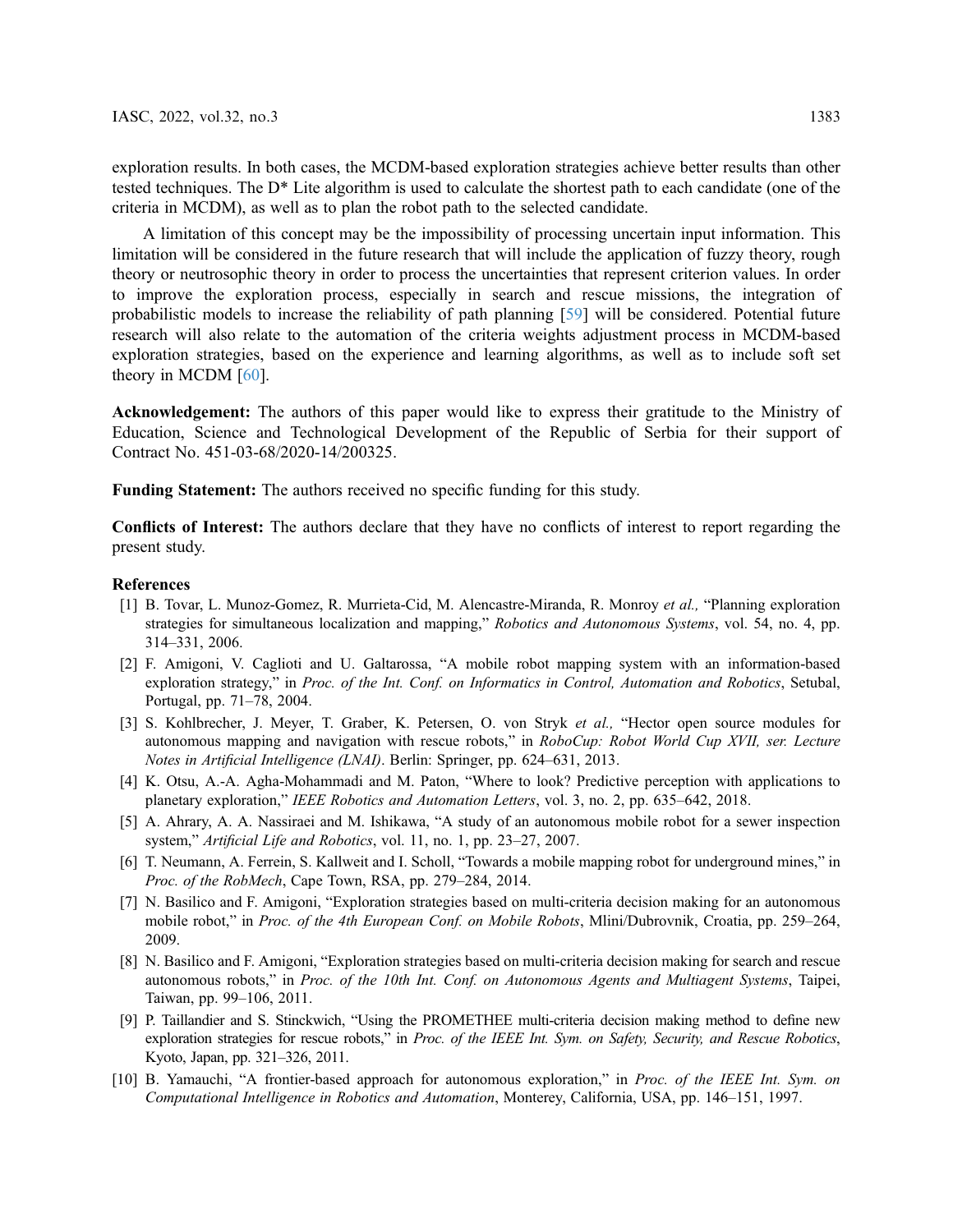- <span id="page-15-0"></span>[11] M. Selin, M. Tiger, D. Duberg, F. Heintz and P. Jensfelt, "Efficient autonomous exploration planning of large scale 3D-environments," IEEE Robotics and Automation Letters, vol. 4, no. 2, pp. 1699–1706, 2019.
- <span id="page-15-1"></span>[12] L. Lu, C. Redondo and P. Campoy, "Optimal frontier-based autonomous exploration in unconstructed environment using RGB-D sensor," Sensors, vol. 20, no. 22, pp. 1–16, 2020.
- <span id="page-15-2"></span>[13] W. Gao, M. Booker, A. Adiwahono, M. Yuan, J. Wang et al., "An improved frontier-based approach for autonomous exploration," in 15th IEEE Int. Conf. on Control, Automation, Robotics and Vision (ICARCV), Singapore, pp. 292–297, 2018.
- <span id="page-15-3"></span>[14] G. Li, W. Chou and F. Yin, "Multi-robot coordinated exploration of indoor environments using semantic information," Science China Information Sciences, vol. 61, no. 7, pp. 1–8, 2017.
- <span id="page-15-4"></span>[15] J. J. Lopez-Perez, U. H. Hernandez-Belmonte, J. P. Ramirez-Paredes, M. A. Contreras-Cruz and V. Ayala-Ramirez, "Distributed multirobot exploration based on scene partitioning and frontier selection," Mathematical Problems in Engineering, vol. 2018, pp. 1–17, 2018.
- <span id="page-15-5"></span>[16] A. Vellucci, "Multi-robot frontier-based exploration strategies for mapping unknown environments," M.S. thesis. Politecnico di Torino, Torino, Italy, 2019.
- <span id="page-15-6"></span>[17] C. Stachniss and W. Burgard, "Exploring unknown environments with mobile robots using coverage maps," in Proc. of the 18th Int. Joint Conf. on Artificial Intelligence, Acapulco, Mexico, pp. 1127–1132, 2003.
- <span id="page-15-7"></span>[18] H. H. Gonzales-Banos and J.-C. Latombe, "Navigation strategies for exploring indoor environments," International Journal of Robotics Research, vol. 21, no. 10, pp. 829–848, 2002.
- <span id="page-15-8"></span>[19] A. Visser and B. A. Slamet, "Including communication success in the estimation of information gain for multirobot exploration," in Proc. of the 6th Int. Sym. on Modeling and Optimization in Mobile, Ad Hoc, and Wireless Networks and Workshops, Berlin, Germany, pp. 680–687, 2008.
- <span id="page-15-9"></span>[20] F. Amigoni and A. Gallo, "A multi-objective exploration strategy for mobile robots," in Proc. of the IEEE Int. Conf. on Robotics and Automation, Barcelona, Spain, pp. 3850–3855, 2005.
- <span id="page-15-10"></span>[21] R. Semenas and R. Bausys, "Autonomous navigation in the robots' local space by multi criteria decision making," Open Conf. of Electrical, Electronic and Information Sciences, Vilnius, Lithuania, pp. 1–6, 2018.
- <span id="page-15-11"></span>[22] M. Luperto, D. Fusi, N. Alberto Borghese and F. Amigoni, "Exploiting inaccurate a priori knowledge in robot exploration," in Proc. of the 18th Int. Conf. on Autonomous Agents and MultiAgent Systems, Montreal, Quebec, Canada, pp. 2102–2104, 2019.
- <span id="page-15-12"></span>[23] H. Ardiny, S. Witwicki and F. Mondada, "Autonomous exploration for radioactive hotspots localization taking account of sensor limitations," Sensors, vol. 19, no. 20, pp. 292, 2019.
- <span id="page-15-13"></span>[24] R. Shrestha, F.-P. Tian, W. Feng, P. Tan and R. Vaughan, "Learned map prediction for enhanced mobile robot exploration," in Proc. of the Int. Conf. on Robotics and Automation, Montreal, Quebec, Canada, pp. 1197– 1204, 2019.
- <span id="page-15-14"></span>[25] S. Oßwald, M. Bennewitz, W. Burgard and C. Stachniss, "Speeding-up robot exploration by exploiting background information," IEEE Robotics and Automation Letters, vol. 1, no. 2, pp. 716–723, 2016.
- <span id="page-15-15"></span>[26] A. Viseras Ruiz and C. Olariu, "A general algorithm for exploration with gaussian processes in complex, unknown environments," in Proc. of the IEEE Int. Conf. on Robotics and Automation, Seattle, Washington, USA, pp. 3388–3393, 2015.
- <span id="page-15-16"></span>[27] D. Holz, N. Basilico, F. Amigoni and S. Behnke, "A comparative evaluation of exploration strategies and heuristics to improve them," in Proc. of the European Conf. on Mobile Robotics, Oerebro, Sweden, 2011.
- <span id="page-15-17"></span>[28] R. Graves and S. Chakraborty, "A linear objective function-based heuristic for robotic exploration of unknown polygonal environments," Frontiers in Robotics and AI, vol. 5, pp. 325, 2018.
- <span id="page-15-18"></span>[29] C. Wang, W. Chi, Y. Sun and M. Q.-H. Meng, "Autonomous robotic exploration by incremental road map construction," IEEE Transactions on Automation Science and Engineering, vol. 16, no. 4, pp. 1720–1731, 2019.
- <span id="page-15-19"></span>[30] J. Williams, S. Jiang, M. O'Brien, G. Wagner, E. Hernandez et al., "Online 3D frontier-based UGV and UAV exploration using direct point cloud visibility," in IEEE Int. Conf. on Multisensor Fusion and Integration for Intelligent Systems (MFI), Karlsruhe, Germany, pp. 263–270, 2020.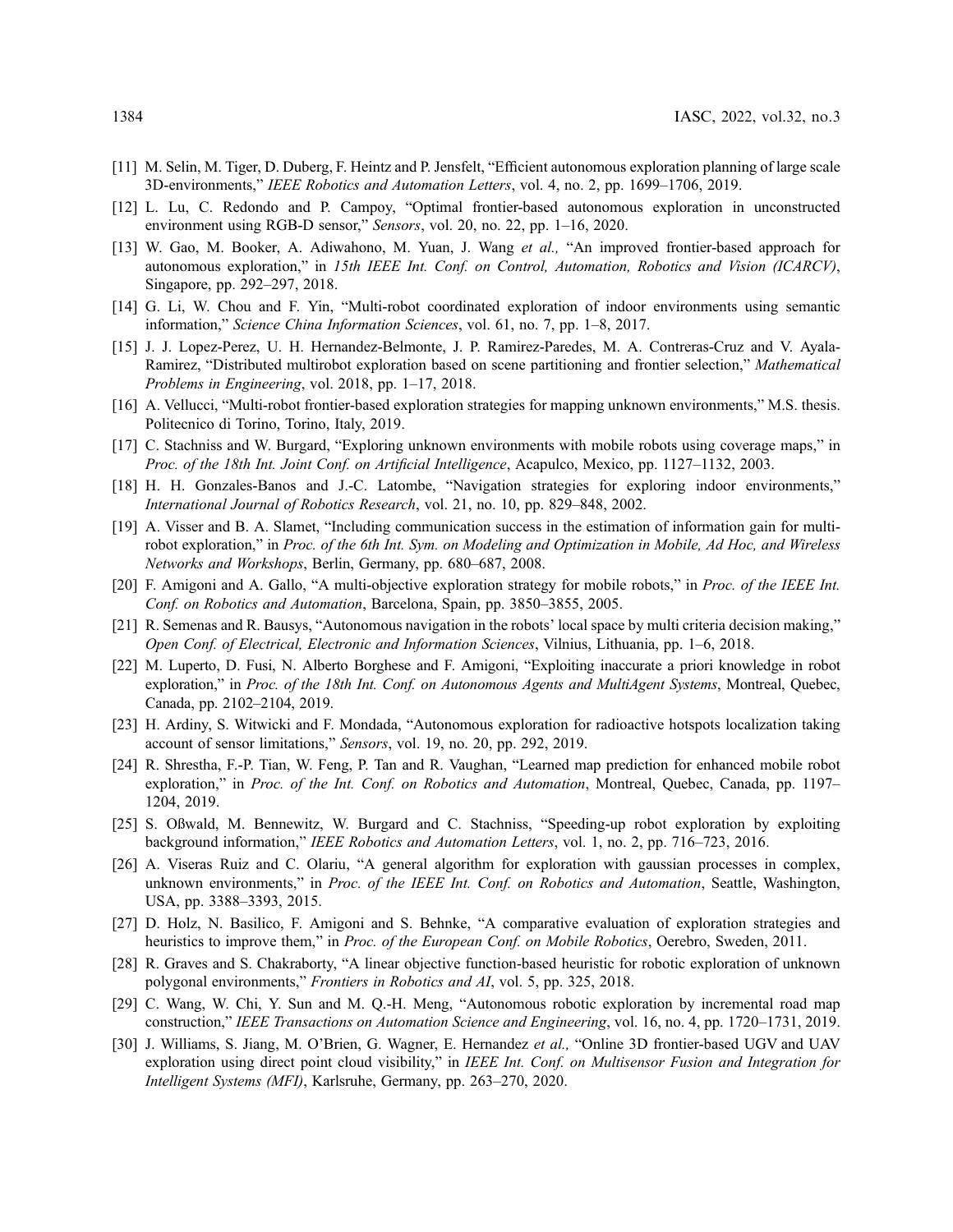- <span id="page-16-0"></span>[31] C. Gomez, A. C. Hernandez and R. Barber, "Topological frontier-based exploration and map-building using semantic information," Sensors, vol. 19, no. 20, pp. 4595, 2019.
- [32] K. Alexis, "Resilient autonomous exploration and mapping of underground mines using aerial robots," in *Proc. of* the 19th Int. Conf. on Advanced Robotics (ICAR), Belo Horizonte, Brazil, pp. 1–8, 2019.
- <span id="page-16-1"></span>[33] R. Mata, "Persistent autonomous exploration, mapping and localization," M.S. thesis. Massachusetts Institute of Technology, Massachusetts, USA, 2017.
- <span id="page-16-2"></span>[34] S. Liu, S. Li, L. Pang, J. Hu, H. Chen et al., "Autonomous exploration and map construction of a mobile robot based on the TGHM algorithm," Sensors, vol. 20, no. 22, pp. 490, 2020.
- <span id="page-16-3"></span>[35] T. Cieslewski, E. Kaufmann and D. Scaramuzza, "Rapid exploration with multi-rotors: A frontier selection method for high speed flight," in IEEE/RSJ Int. Conf. on Intelligent Robots and Systems (IROS), Vancouver, British Columbia, Canada, pp. 2135–2142, 2017.
- <span id="page-16-4"></span>[36] B. Yamauchi, A. Schultz, W. Adams and K. Graves, "Integrating map learning, localization and planning in a mobile robot," in *Proc. of the IEEE Int. Sym. on Intelligent Control*, Gaithersburg, Maryland, USA, pp. 331– 336, 1998.
- <span id="page-16-5"></span>[37] A. Franchi, L. Freda, G. Oriolo and M. Vendittelli, "A decentralized strategy for cooperative robot exploration," in Proc. of the 1st Int. Conf. on Robot Communication and Coordination, Athens, Greece, pp. 1–8, 2007.
- <span id="page-16-6"></span>[38] M. Kulich, T. Juchelka and L. Preucil, "Comparison of exploration strategies for multi-robot search," Acta Polytechnica, vol. 55, no. 3, pp. 162–168, 2015.
- <span id="page-16-7"></span>[39] W. Burgard, M. Moors, C. Stachniss and F. Schneider, "Coordinated multi-robot exploration," IEEE Transactions on Robotics, vol. 21, no. 3, pp. 376–386, 2005.
- <span id="page-16-8"></span>[40] S. Koenig and M. Likhachev, "D\* Lite," in Proc. of the Eighteenth National Conf. on Artificial Intelligence, Edmonton, Canada, pp. 476–483, 2002.
- <span id="page-16-9"></span>[41] S. Koenig and M. Likhachev, "Fast replanning for navigation in unknown terrain," IEEE Transactions on Robotics, vol. 21, no. 3, pp. 354–363, 2005.
- <span id="page-16-10"></span>[42] D. H. Kim, N. T. Hai and S. K. Jeong, "A guide to selecting path planning algorithm for automated guided vehicle (AGV)," in AETA 2017-Recent Advances in Electrical Engineering and Related Sciences: Theory and Application, Ho Chi Minh City, Vietnam, pp. 587–596, 2017.
- <span id="page-16-11"></span>[43] M. Jann, S. Anavatti and S. Biswas, "Path planning for multi-vehicle autonomous swarms in dynamic environment," in Ninth Int. Conf. on Advanced Computational Intelligence (ICACI), Doha, Qatar, pp. 48–53, 2017.
- <span id="page-16-12"></span>[44] N. Zagradjanin, A. Rodic, D. Pamucar and B. Pavkovic, "Cloud-based multi-robot path planning in complex and crowded environment using fuzzy logic and online learning," Information Technology and Control, vol. 50, no. 2, pp. 357–374, 2021.
- <span id="page-16-13"></span>[45] M. Likhachev, D. Ferguson, G. Gordon, A. Stentz and S. Thrun, "Anytime dynamic A\*: An anytime, replanning algorithm," in Proc. of the Int. Conf. on Automated Planning and Scheduling, Monterey, USA, pp. 262–271, 2005.
- <span id="page-16-14"></span>[46] N. Zagradjanin, D. Pamucar and K. Jovanovic, "Cloud-based multi-robot path planning in complex and crowded environment with multi-criteria decision making using full consistency method," Symmetry, vol. 11, no. 10, pp. 1– 15, 2019.
- <span id="page-16-15"></span>[47] C. L. Hwang and K. Yoon, "Methods for multiple attribute decision making," in *Lecture Notes in Economics and* Mathematical Systems—Multilple Attribute Decision Making. Vol. 186. Berlin, Germany: Springer-Verlag, pp. 58–191, 1981.
- <span id="page-16-16"></span>[48] I. Petrovic and M. Kankaras, "A hybridized IT2FS-DEMATEL-AHP-TOPSIS multicriteria decision making approach: Case study of selection and evaluation of criteria for determination of air traffic control radar position," Decision Making: Applications in Management and Engineering, vol. 3, no. 1, pp. 146–164, 2020.
- <span id="page-16-17"></span>[49] S. H. Zolfani, M. Yazdani, D. Pamucar and P. Zarate, "A VIKOR and TOPSIS focused reanalysis of the MADM methods based on logarithmic normalization," Facta Universitatis Series: Mechanical Engineering, vol. 18, no. 3, pp. 341–355, 2020.
- <span id="page-16-18"></span>[50] K. R. Ramakrishnan and S. Chakraborty, "A cloud TOPSIS model for green supplier selection," Facta Universitatis Series: Mechanical Engineering, vol. 18, no. 3, pp. 375–397, 2020.